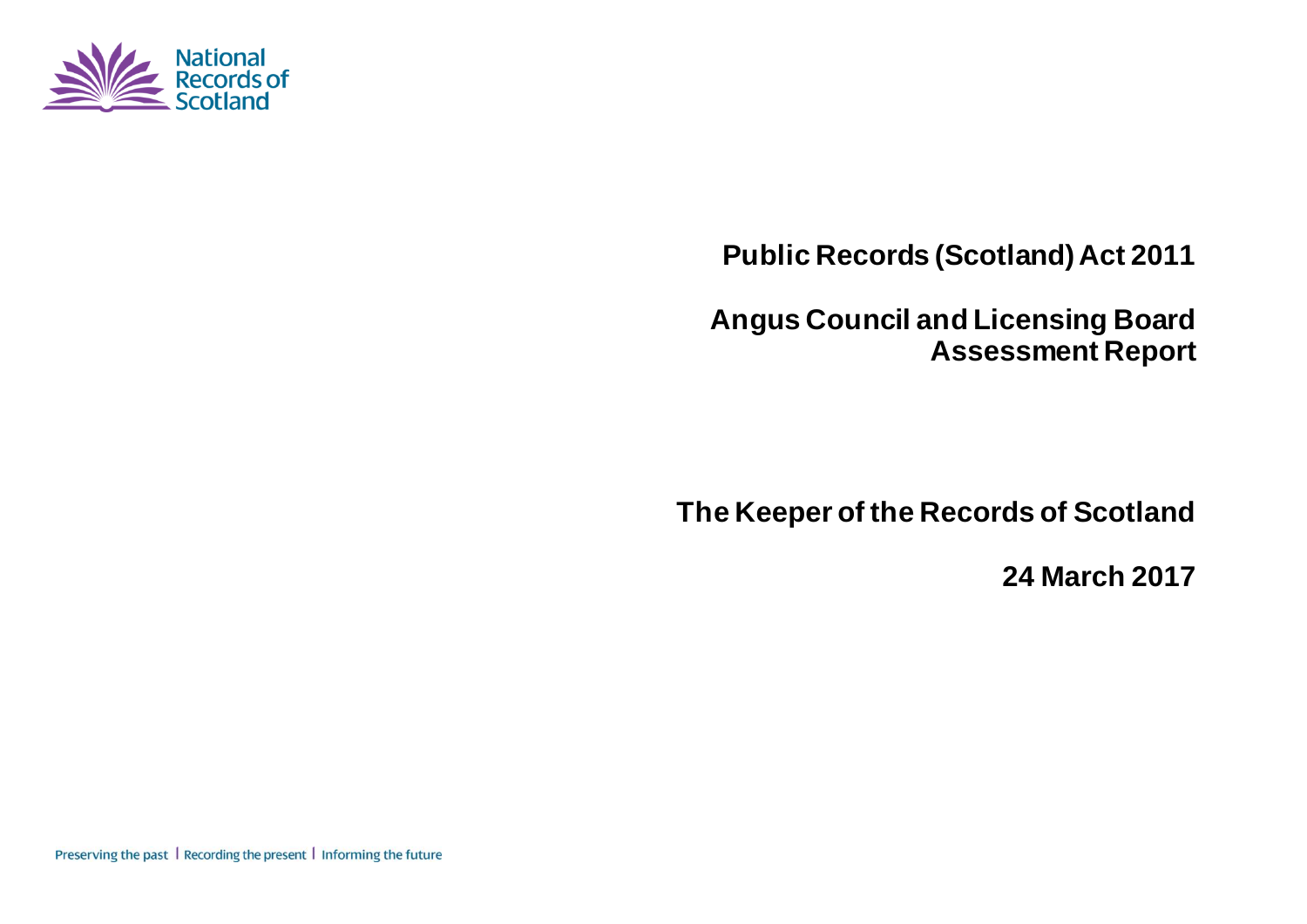#### **Contents**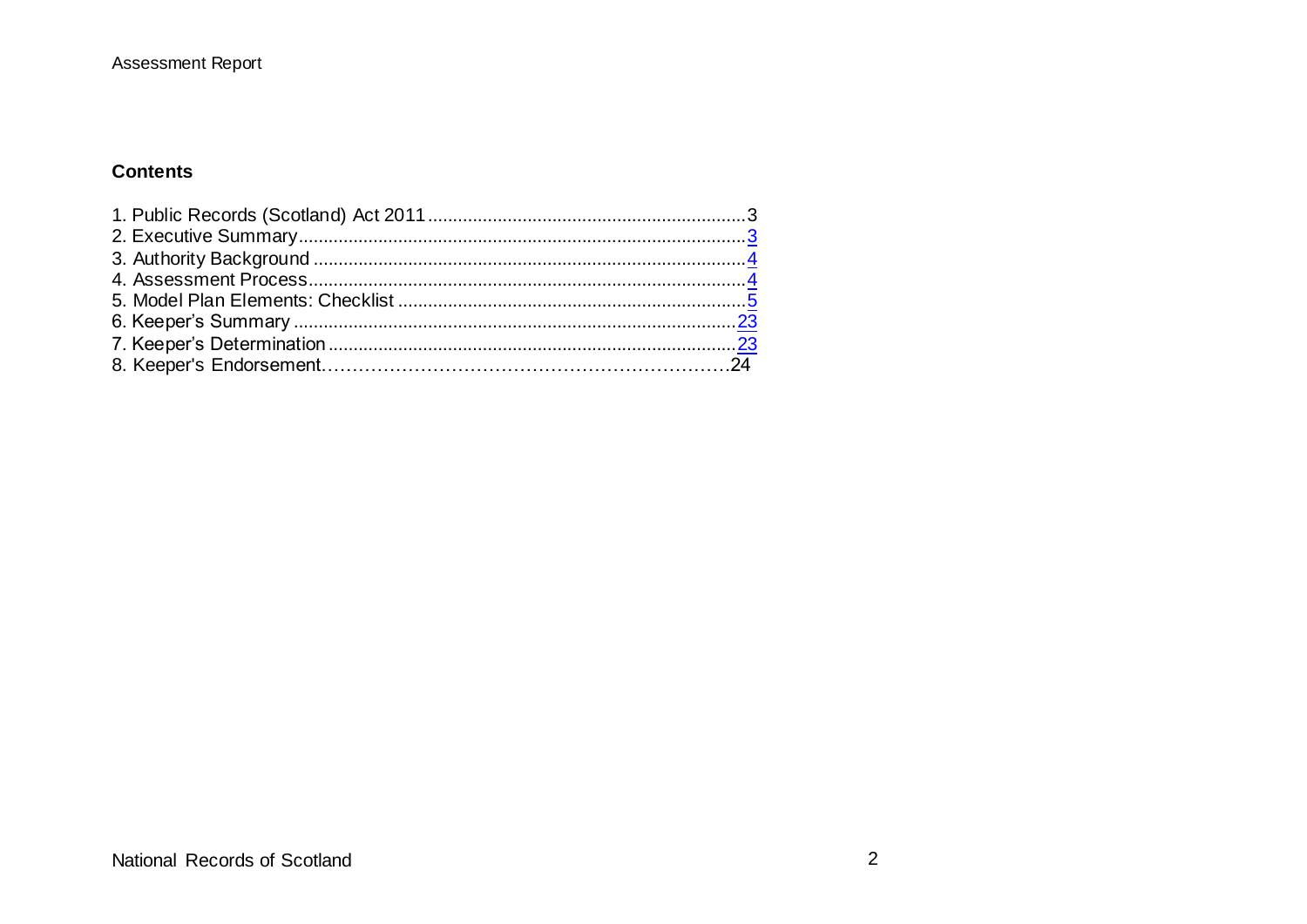### **1. Public Records (Scotland) Act 2011**

The Public Records (Scotland) Act 2011 (the Act) received Royal assent on 20 April 2011. It is the first new public records legislation in Scotland since 1937 and came fully into force on 1 January 2013. Its primary aim is to promote efficient and accountable record keeping by named Scottish public authorities.

The Act has its origins in *The Historical Abuse Systemic Review: Residential Schools and Children's Homes in Scotland 1950-1995* (The Shaw Report) published in 2007. The Shaw Report recorded how its investigations were hampered by poor record keeping and found that thousands of records had been created, but were then lost due to an inadequate legislative framework and poor records management. Crucially, it demonstrated how former residents of children's homes were denied access to information about their formative years. The Shaw Report demonstrated that management of records in all formats (paper and electronic) is not just a bureaucratic process, but central to good governance and should not be ignored. A follow-up review of public records legislation by the Keeper of the Records of Scotland (the Keeper) found further evidence of poor records management across the public sector. This resulted in the passage of the Act by the Scottish Parliament in March 2011.

The Act requires a named authority to prepare and implement a records management plan (RMP) which must set out proper arrangements for the management of its records. A plan must clearly describe the way the authority cares for the records that it creates, in any format, whilst carrying out its business activities. The RMP must be agreed with the Keeper and regularly reviewed.

#### **2. Executive Summary**

This report sets out the findings of the Keeper's assessment of the RMP of Angus Council and Licensing Board by the Public Records (Scotland) Act 2011 Assessment Team following its submission to the Keeper on 4 October 2016*.*

The assessment considered whether the RMP of Angus Council and Licensing Board was developed with proper regard to the 14 elements of the Keeper's statutory Model Records Management Plan (the Model Plan) under section 8(3) of the Act, and whether in this respect it complies with it and the specific requirements of the Act.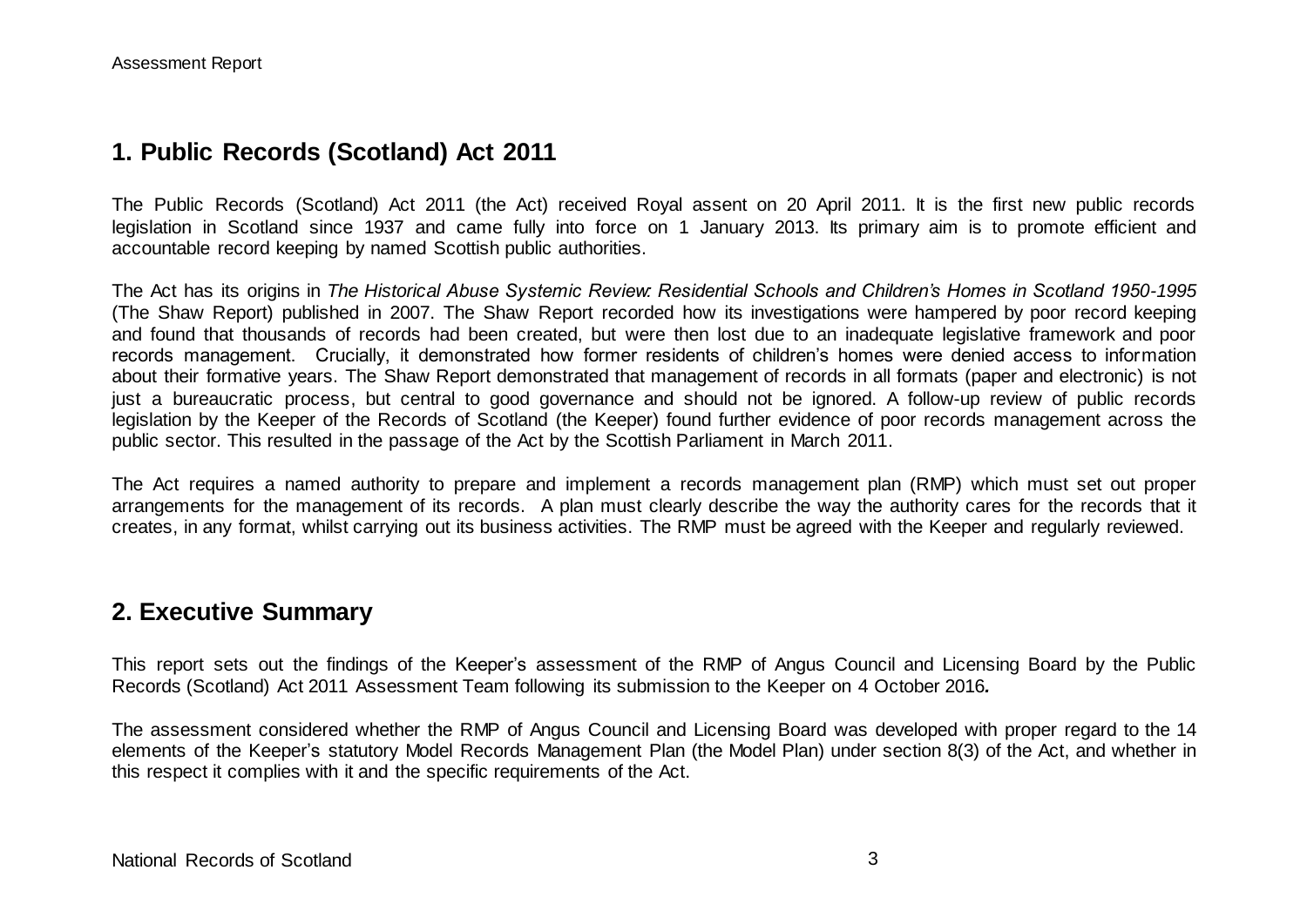The outcome of the assessment and the Keeper's decision on whether the RMP of Angus Council and Licensing Board complies with the Act can be found under section 7 of this report with relevant recommendations.

#### **3. Authority Background**

Angus Council is one of the 32 local government council areas of Scotland, a registration county and a lieutenancy area. The council area borders Aberdeenshire, Dundee City and Perth and Kinross. Main industries include agriculture and fishing. Angus was historically a county, known officially as Forfarshire from the 18th century until 1928. It remains a registration county and a lieutenancy area. In 1975 its administrative functions were transferred to the council district of the Tayside Region, and in 1995 further reform resulted in the establishment of the unitary Angus Council.

The Angus Licensing Board is responsible for regulating the sale of alcohol to the public, and certain gambling activities. It does this by issuing Alcohol licences and Betting and Gaming licences and permits.

#### **4. Keeper's Assessment Process**

The RMP was assessed by the Public Records (Scotland) Act Assessment Team on behalf of the Keeper. Assessors used the checklist elements listed in section 5, to establish whether Angus Council and Licensing Board's RMP was developed with proper regard to the elements of the Model Plan and is compliant with the Act. The assessment also considered whether there was sufficient supporting evidence of such compliance.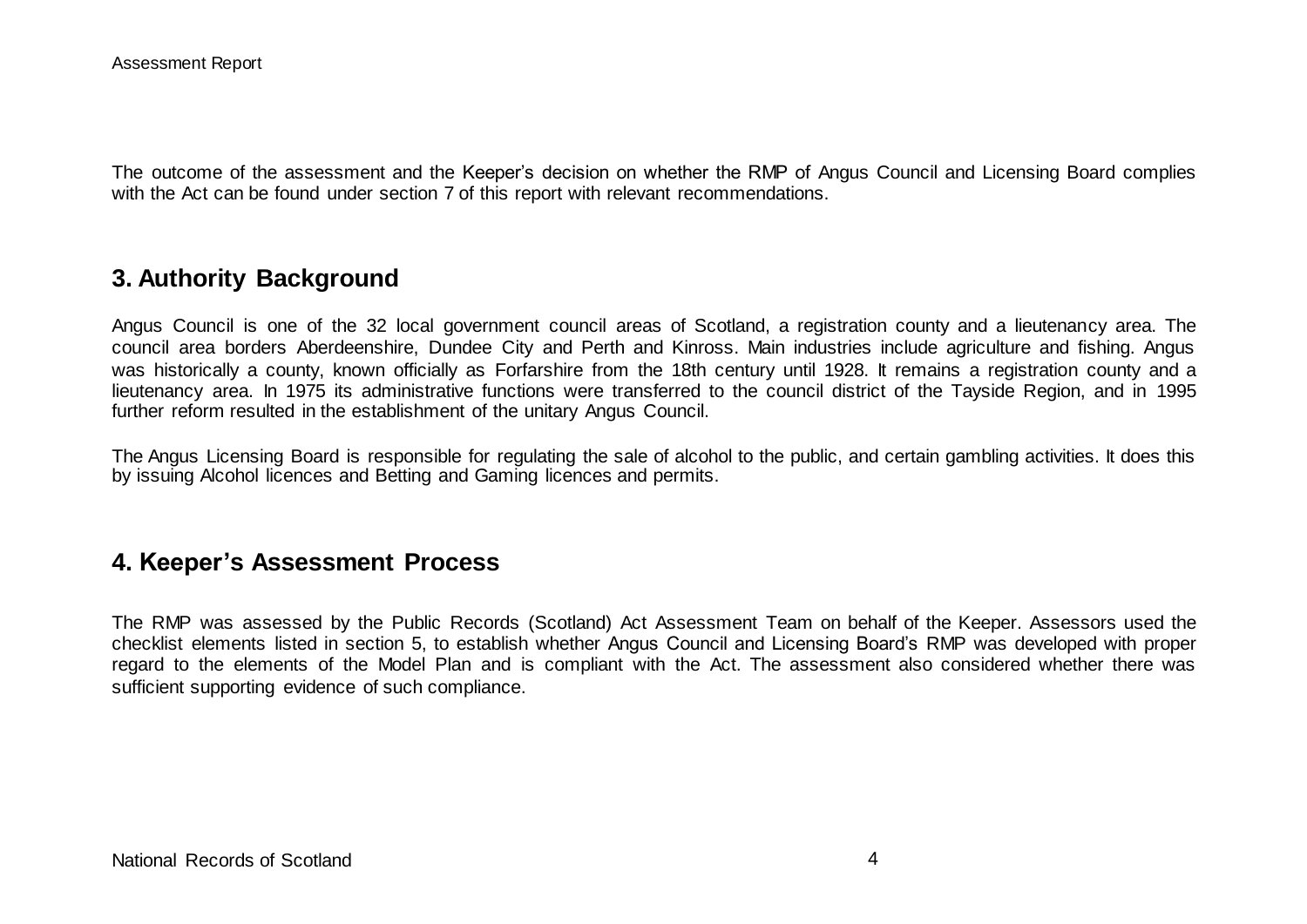#### **Key:**

| The Keeper agrees this<br>element of an<br>authority's plan. | The Keeper agrees this<br>element of an authority's<br>plan as an 'improvement<br>model'. This means that<br>he is convinced of the<br>authority's commitment to<br>closing a gap in<br>provision. He will request<br>that he is updated as<br>work on this element | R | There is a serious<br>gap in provision<br>for this element<br>with no clear<br>explanation of how<br>this will be<br>addressed. The<br>Keeper may<br>choose to return<br>the RMP on this |
|--------------------------------------------------------------|---------------------------------------------------------------------------------------------------------------------------------------------------------------------------------------------------------------------------------------------------------------------|---|------------------------------------------------------------------------------------------------------------------------------------------------------------------------------------------|
|                                                              | progresses.                                                                                                                                                                                                                                                         |   | basis.                                                                                                                                                                                   |

# **5. Model Plan Elements: Checklist**

| <b>Element</b>                                | <b>Present</b> | <b>Evidence</b> | <b>Notes</b>                                                                                                                                                                                                                                                                                                                                                                                                                                                                                                                                                                                                                                                                                                            |
|-----------------------------------------------|----------------|-----------------|-------------------------------------------------------------------------------------------------------------------------------------------------------------------------------------------------------------------------------------------------------------------------------------------------------------------------------------------------------------------------------------------------------------------------------------------------------------------------------------------------------------------------------------------------------------------------------------------------------------------------------------------------------------------------------------------------------------------------|
| 1. Senior<br>Officer<br>Compulsory<br>element |                | G               | The Records Management Plan (RMP) of Angus Council and Licensing Board<br>(hereafter referred to as 'the Council' for ease of reference) has identified Sheona<br>Hunter, Head of Legal and Democratic Services and Clerk to the Angus Licensing<br>Board, as the individual with strategic responsibility for records management. Ms<br>Hunter is also referred to as the Chief Information Governance Officer.<br>The appointment of Ms Hunter to these roles for both the Council and the Licensing<br>Board is confirmed in a statement from the Chief Executive, Richard Stiff (evidence<br>01). It also outlines the Council's commitment to work towards best practice in<br>information and records management. |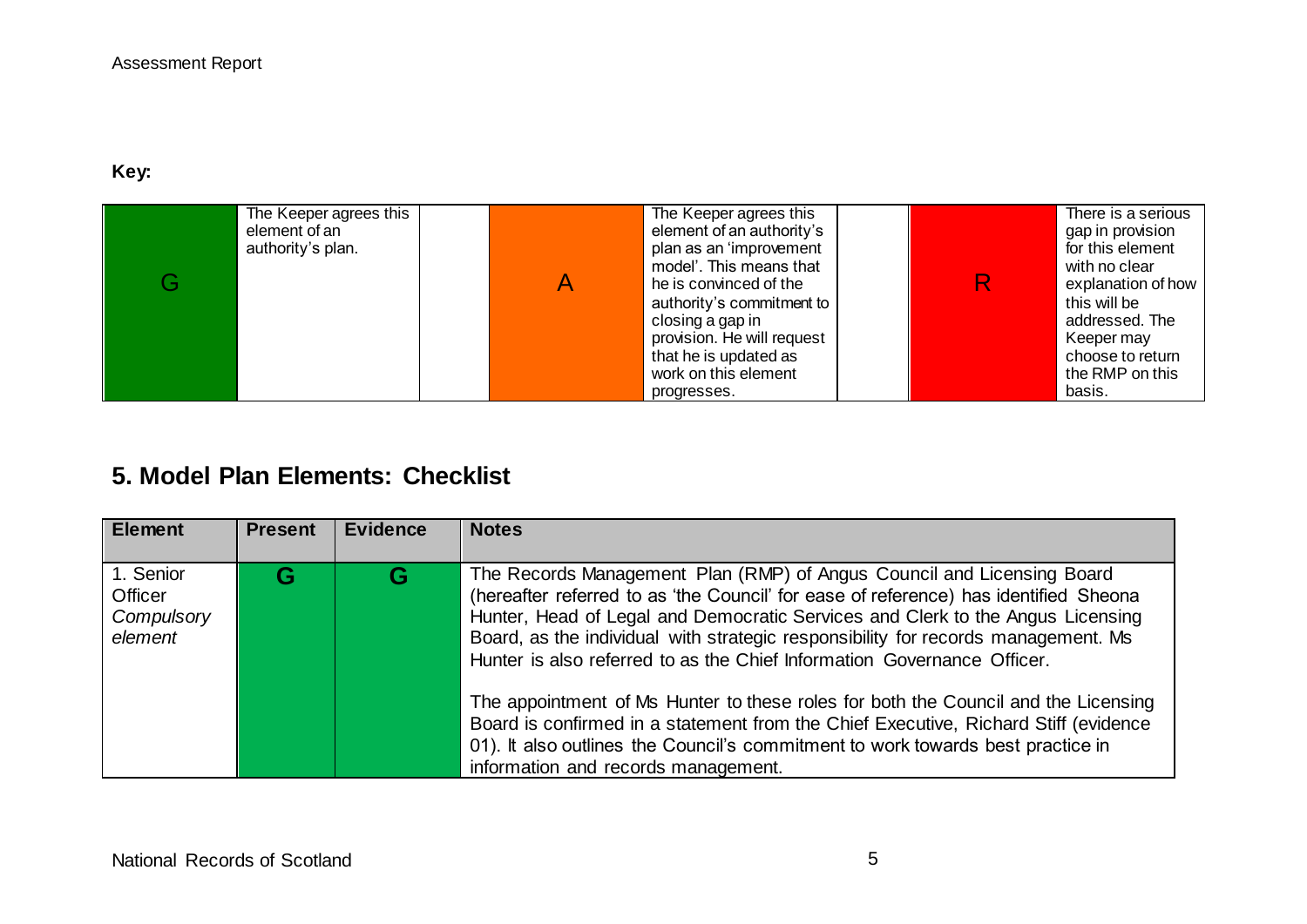|                       |   |   | A statement from Ms Hunter accepting the responsibility for records management<br>has also been submitted (evidence 02). The statement also describes Ms Hunter as<br>being the senior accountable officer for complying with the Freedom of Information<br>(Scotland) Act 2002 and the Data Protection Act 1998, as well as information<br>security. Ms Hunter reports directly to Mr Stiff. The statement also offers support to<br>the Project Lead (Information Governance) in her role as Records Manager (see<br>Element 2).                                                                                                          |
|-----------------------|---|---|---------------------------------------------------------------------------------------------------------------------------------------------------------------------------------------------------------------------------------------------------------------------------------------------------------------------------------------------------------------------------------------------------------------------------------------------------------------------------------------------------------------------------------------------------------------------------------------------------------------------------------------------|
|                       |   |   | The RMP states that in December 2015 the Council set up a trust to carry out its<br>functions in regard to sport, recreation, arts, heritage, archive and library service.<br>This trust is called ANGUSalive. Submitted as evidence is a letter from the Chief<br>Executive of ANGUSalive, Kirsty Hunter (evidence 03) endorsing the contents of the<br>RMP and taking strategic responsibility for records management within the trust.<br>The letter also appoints Carol Petrie, Principal Officer (Business Management and<br>Development) as the individual with day-to-day responsibility for records<br>management within the trust. |
|                       |   |   | The RMP describes the governance structure in place at the Council. The Records<br>and Information Management Working Group, Data Protection and Fol Working<br>Group, and Directorate Records Management Working Groups all meet on a regular<br>basis and report to the Information Governance Steering Group, which is chaired by<br>Ms Hunter. The Records and Information Management Working Group is chaired by<br>Angela Dunlop (see Element 2).                                                                                                                                                                                     |
|                       |   |   | The Keeper agrees that an appropriate individual has been identified to take senior<br>management responsibility for records management within both the Council and the<br>Licensing Board as required by the Public Records (Scotland) Act 2011.                                                                                                                                                                                                                                                                                                                                                                                           |
| 2. Records<br>Manager | G | G | The Council has nominated Angela Dunlop, Project Lead (Information Governance)<br>to take operational responsibility for records management. The statement from the                                                                                                                                                                                                                                                                                                                                                                                                                                                                         |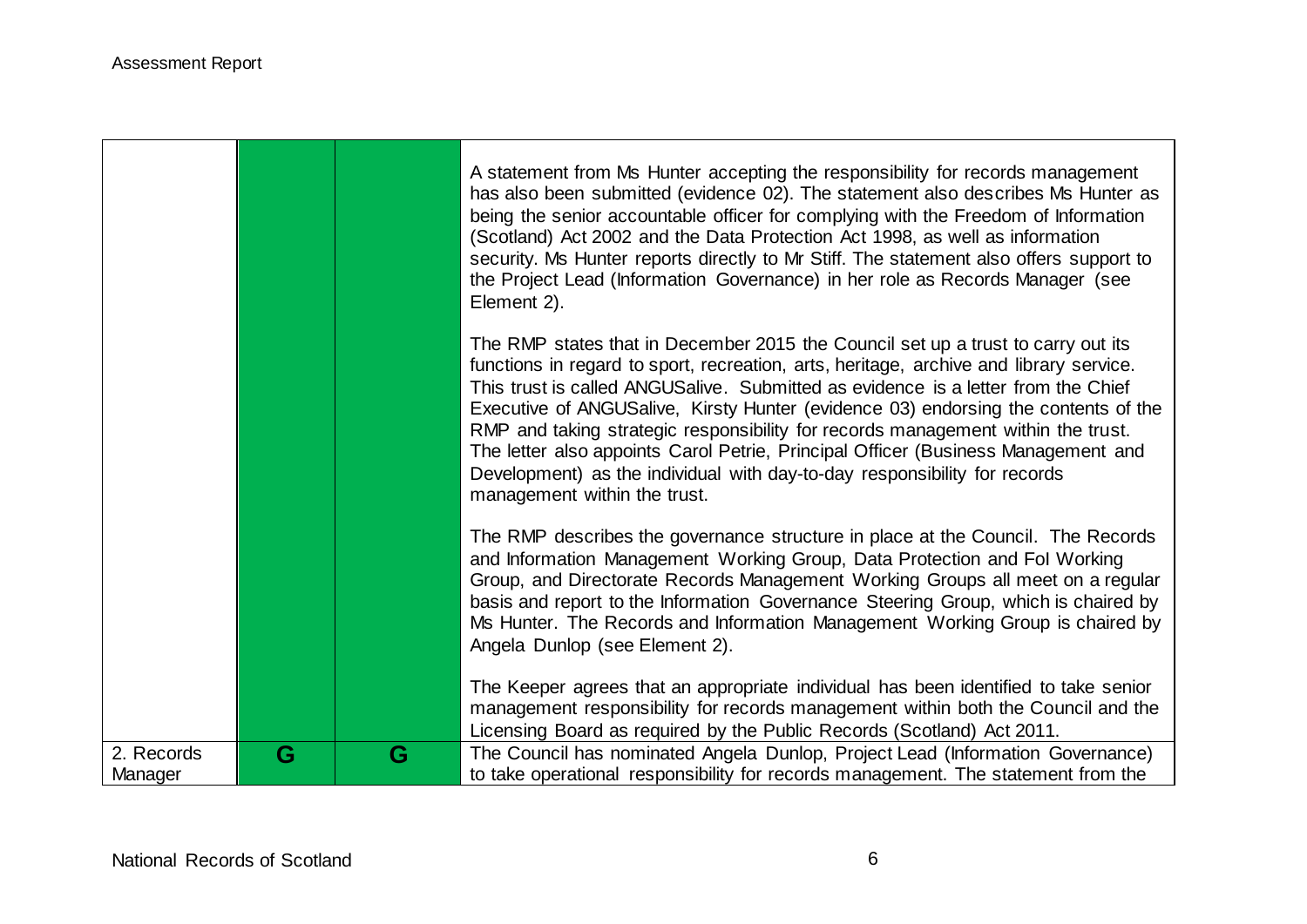| Compulsory<br>element              |   |   | Chief Executive (evidence 01) confirms Ms Dunlop in this role. In addition, the<br>statement from Ms Hunter (see Element 1) also confirms Ms Dunlop's appointment<br>in this role and her support for Ms Dunlop in carrying it out.<br>The statement from Ms Hunter (evidence 02) states that she is operationally<br>responsible for records management within the Licensing Board.<br>Also submitted as evidence is Ms Dunlop's Job Description (evidence 04). This<br>clearly shows that Ms Dunlop is responsible for the delivery of the information<br>management and governance project.<br>The RMP's document control page shows that Ms Dunlop is the author of the RMP. |
|------------------------------------|---|---|----------------------------------------------------------------------------------------------------------------------------------------------------------------------------------------------------------------------------------------------------------------------------------------------------------------------------------------------------------------------------------------------------------------------------------------------------------------------------------------------------------------------------------------------------------------------------------------------------------------------------------------------------------------------------------|
|                                    |   |   | The Keeper agrees that appropriate individuals have been identified to take day-to-<br>day responsibility for records management within the Council and the Licensing<br>Board as required by the Public Records (Scotland) Act 2011.                                                                                                                                                                                                                                                                                                                                                                                                                                            |
| 3. Policy<br>Compulsory<br>element | G | G | The Council has produced a Records Management Policy, which is published on its<br>website. This is version 1.2, approved in September 2015 by the Information<br>Governance Steering Group. A link to the Policy has been provided. The Information<br>Governance Improvement Plan 2016-2018 (evidence 06) contains an action<br>(number 9) which states that all information governance and records management<br>policies will be regularly reviewed.                                                                                                                                                                                                                         |
|                                    |   |   | The Policy recognises that records and information are a valuable asset to the<br>Council and outlines a commitment to develop a Business Classification Scheme,<br>retention schedules, destruction and archiving arrangements, the introduction of an<br>electronic records management system and a mandatory training programme for<br>staff.                                                                                                                                                                                                                                                                                                                                 |
|                                    |   |   | The Policy also states that Senior Information Asset Owners from each Directorate                                                                                                                                                                                                                                                                                                                                                                                                                                                                                                                                                                                                |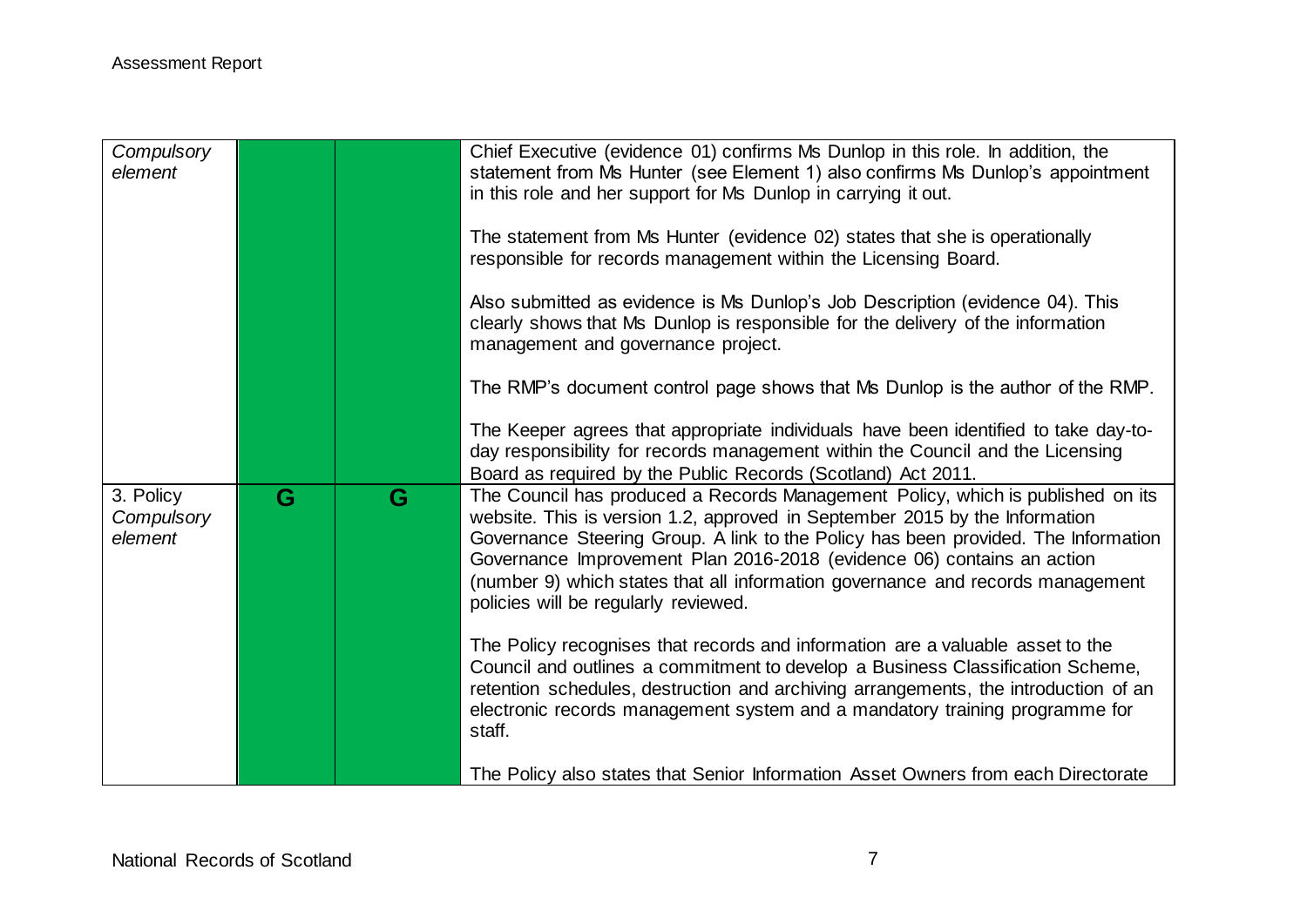|  |  | sit on the Information Governance Steering Group. In addition, each service area<br>will appoint a Records and Information Management Co-ordinator, who will be<br>responsible for providing assistance and advice. The Keeper commends the<br>creation of a network of staff who will assist in the dissemination of information<br>governance policies across the Council and who can act as a point of contact for<br>staff in local service areas.                                   |
|--|--|------------------------------------------------------------------------------------------------------------------------------------------------------------------------------------------------------------------------------------------------------------------------------------------------------------------------------------------------------------------------------------------------------------------------------------------------------------------------------------------|
|  |  | The Policy is supported by a Records Management Guidance document (evidence<br>52). This provides further information and context about the implementation of the<br>requirements set out in the Policy, including general records management principles<br>and responsibilities.                                                                                                                                                                                                        |
|  |  | A screenshot has been supplied as evidence (evidence 05) showing the location of<br>the Policy and the Guidance document on the Council's intranet showing that staff<br>have access to these important documents and are therefore aware of their<br>responsibilities.                                                                                                                                                                                                                  |
|  |  | The 'Future Developments' section of the Element indicates that the Council<br>are in the process of exploring options for purchasing an Electronic<br>Document and Records Management System (EDRMS). It is currently carrying<br>out an EDRMS review and scoping study. The Keeper requests that he is kept<br>informed of the progress of these investigations as the decision to go ahead<br>and implement an EDRMS will fundamentally alter the Council's<br>recordkeeping systems. |
|  |  | The 'Future Developments' section of the Element also outlines the Council's<br>commitment to developing an e-learning course for records management,<br>similar to that which currently exist for Information Governance, Information<br>Handling and Data Protection. These courses are currently mandatory for staff<br>to complete every two years and are also included in the induction process for                                                                                |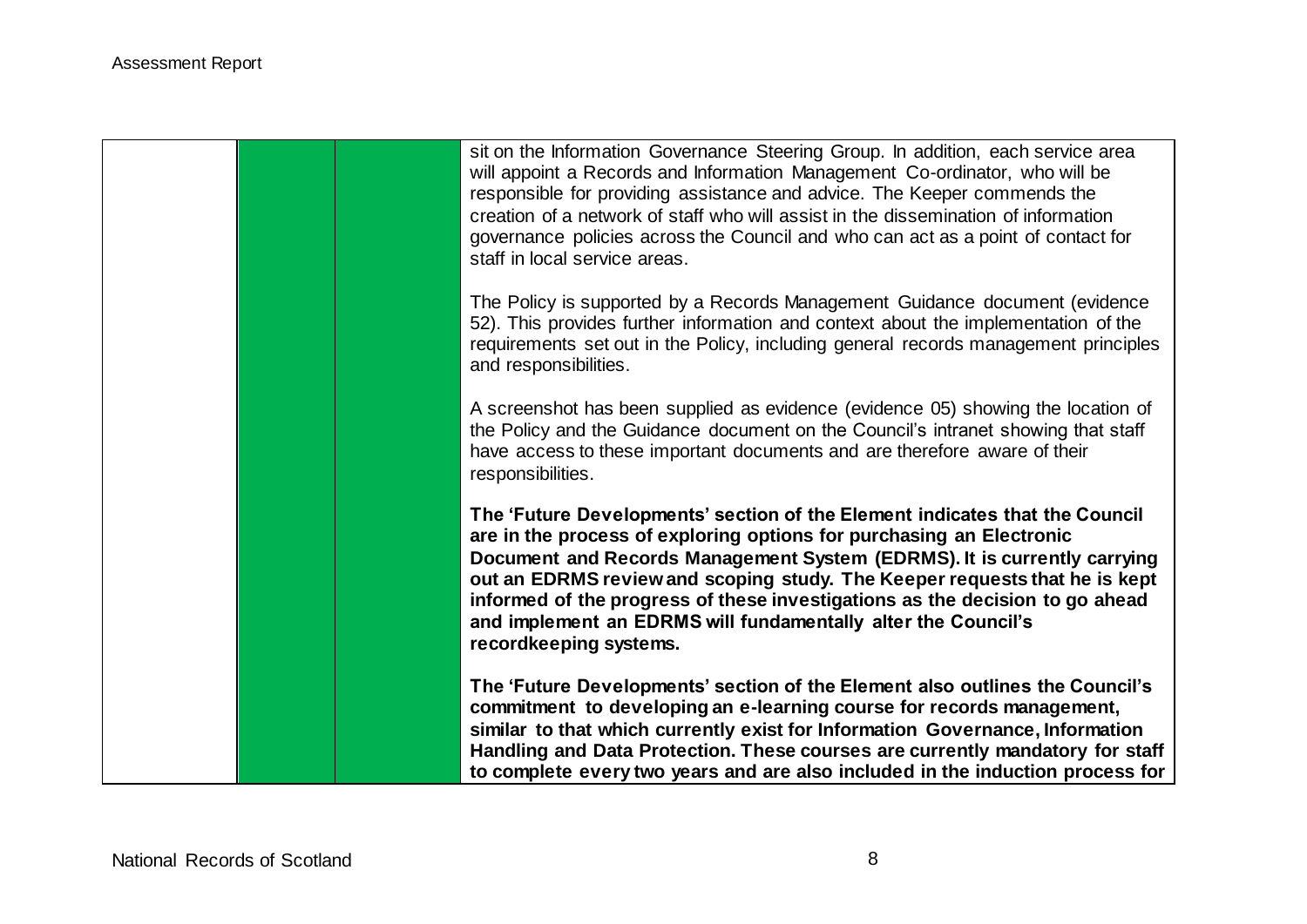|                                      |                  |   | new staff. The Keeper commends this commitment to training staff in<br>information governance issues and requests that he is sent a sample of the<br>records management training once it has been developed.<br>The Keeper agrees that there is an operational records management policy outlining<br>the Council's intention to achieve best practice records management and that staff                                                                                                                                                                                                                                                                                                                                                                                    |
|--------------------------------------|------------------|---|-----------------------------------------------------------------------------------------------------------------------------------------------------------------------------------------------------------------------------------------------------------------------------------------------------------------------------------------------------------------------------------------------------------------------------------------------------------------------------------------------------------------------------------------------------------------------------------------------------------------------------------------------------------------------------------------------------------------------------------------------------------------------------|
|                                      |                  |   | are aware of their responsibilities.                                                                                                                                                                                                                                                                                                                                                                                                                                                                                                                                                                                                                                                                                                                                        |
| 4. Business<br><b>Classification</b> | $\blacktriangle$ | G | The RMP states that the Council is at the early stages of developing a<br>Business Classification Scheme (BCS). It is intended that the Local<br>Government Classification Scheme (LGCS) developed by the Information and<br>Records Management Society will form the basis of the Council's BCS. The<br>RMP states that service areas are responsible for creating their own file plans,<br>which will then be collated to form the corporate BCS. Services are also<br>developing Information Asset Registers (IARs) in order to identify business<br>critical records. The Keeper commends the use of local business areas in the<br>development of the BCS as this is likely to lead to a stronger business tool<br>and encourages buy-in from across the organisation. |
|                                      |                  |   | The development of file plans and IARs forms part of the Information<br>Governance Improvement Plan 2016-2018 (evidence 06, action 12). The<br>estimated completion timescale of this project is November 2017. The Keeper<br>requests that he is kept informed of the progress of the work and as evidence<br>of the current work also requests a sample file plan or IAR.                                                                                                                                                                                                                                                                                                                                                                                                 |
|                                      |                  |   | A screenshot of the Covalent system (evidence 07) has been submitted showing<br>that the development of IARs is part of the work to develop the BCS. An email from<br>the Chief Information Governance Officer to senior managers alerting them to the<br>need to develop file plans in their business areas has been provided (evidence 09).<br>The Council has also submitted a screenshot from the Information Governance                                                                                                                                                                                                                                                                                                                                                |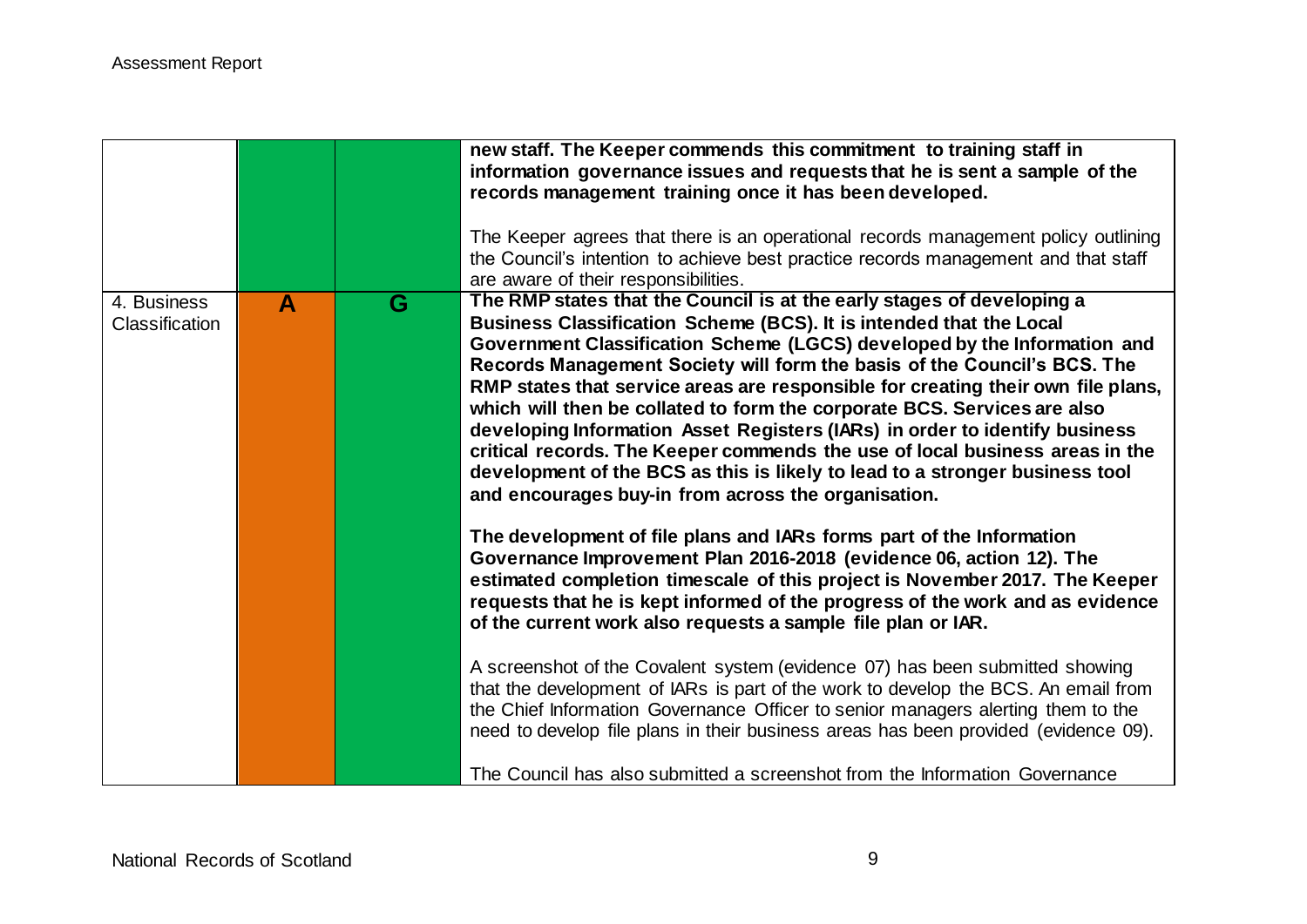|                          |   |   | section of its intranet (evidence 05) showing that the Information Governance<br>Improvement Plan 2016-2018 is available to staff. The screenshot also shows a link<br>to a document entitled 'Angus Council Classification Scheme Guidelines'. The<br>Council has submitted this document (evidence 53). It is the LGCS which will form<br>the basis of the Council's BCS.                       |
|--------------------------|---|---|---------------------------------------------------------------------------------------------------------------------------------------------------------------------------------------------------------------------------------------------------------------------------------------------------------------------------------------------------------------------------------------------------|
|                          |   |   | Also provided as evidence are excerpts from the minutes of various meetings,<br>including the Information Governance Steering Group, the Records and Information<br>Management Group and local working groups (evidence 08). These show that the<br>Council is working towards the development of its BCS and IARs at different levels.                                                           |
|                          |   |   | The Keeper can agree this Element on an 'improvement model' basis. This<br>means that the authority has identified a gap in provision (the lack of an<br>organisation-wide BCS) and has identified how it intends to close this gap. As<br>part of this agreement the Keeper requests that he is kept informed of the<br>progress of the work.                                                    |
| 5. Retention<br>schedule | A | G | The RMP states that the Council has adopted the Scottish Council on Archives<br>Records Retention Schedule (SCARRS) for managing the retention and disposal of<br>both paper and electronic records. More detailed retention schedules, based on<br>SCARRS, have been created by some services within the Council. The retention<br>schedule for Legal Services has been submitted (evidence 10). |
|                          |   |   | Retention schedules are applied to the Council's current EDRMS, IDOX, and<br>retention rules can be applied to the records managed by this system.                                                                                                                                                                                                                                                |
|                          |   |   | The RMP goes on to say that although SCARRS has been adopted as a<br>retention schedule by the Council, it is not uniformly applied to the paper<br>records, electronic records and line of business systems used by the Council.<br>The Council recognises that this is an area for development and states that a<br>great deal of work has been undertaken to remedy this. The work to fully    |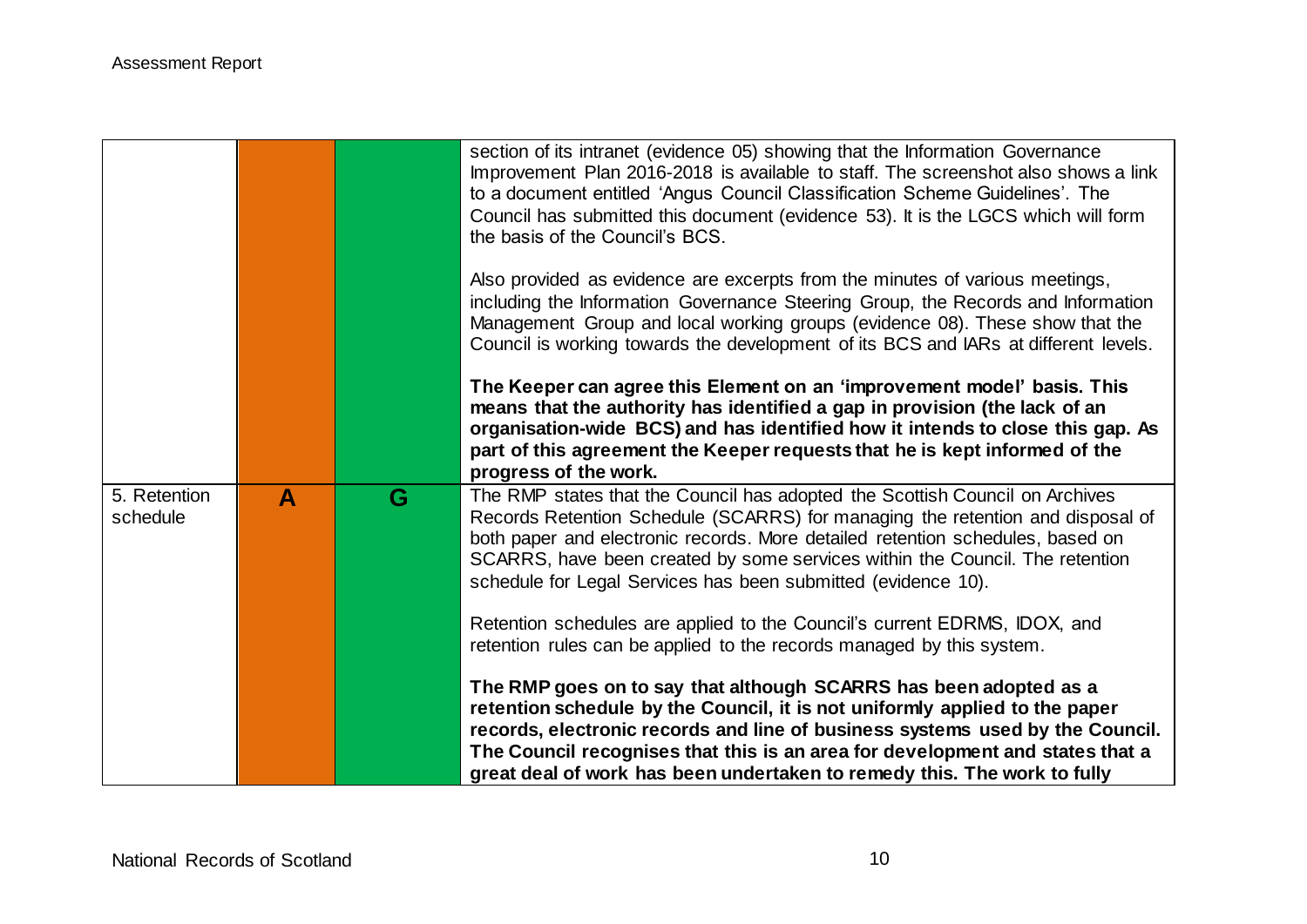|                                                         |   |   | implement the retention schedule is built into the Information Governance<br>Improvement Plan 2016-2018 (evidence 06). The Keeper requests that he is                                                                                                                                                                                                                                                                                                                                                                                                                                                                                                                                                                                                                                                                                                                                                                                                                                                                                                                                                      |
|---------------------------------------------------------|---|---|------------------------------------------------------------------------------------------------------------------------------------------------------------------------------------------------------------------------------------------------------------------------------------------------------------------------------------------------------------------------------------------------------------------------------------------------------------------------------------------------------------------------------------------------------------------------------------------------------------------------------------------------------------------------------------------------------------------------------------------------------------------------------------------------------------------------------------------------------------------------------------------------------------------------------------------------------------------------------------------------------------------------------------------------------------------------------------------------------------|
|                                                         |   |   | kept informed as work in this area progresses.<br>The Council is building an awareness of records management across the<br>organisation by undertaking various events. A recent Ditch the Data Olympic<br>Challenge (evidence 13), as part of the project to move to a clear desk way of<br>working, was undertaken to encourage staff to dispose of records and documents<br>that were no longer required and to transfer appropriate records to storage and the<br>archive. This initiative tied in to the Agile Angus programme to allow staff to work in<br>a more flexible manner. The initiative was supported by the Strategic Director of<br>Communities and communications were sent to staff by email and on the Council's<br>intranet. The Ditch the Data Challenge resulted in a substantial saving in both server<br>storage and the destruction of a large quantity of paper records as per the retention<br>schedule. The Keeper commends this as an excellent way of raising staff<br>awareness of the importance of records management and the requirements of the<br>retention schedule. |
|                                                         |   |   | The Keeper can agree this Element on an 'improvement model' basis. This<br>means that the authority has identified a gap in provision (the lack of a fully<br>operational retention schedule) and has identified how it intends to close this<br>gap. As part of this agreement, the Keeper requests that he is regularly<br>informed of the progress of the work to close the gap.                                                                                                                                                                                                                                                                                                                                                                                                                                                                                                                                                                                                                                                                                                                        |
| 6. Destruction<br>Arrangements<br>Compulsory<br>element | A | G | The RMP sets out the following arrangements for the destruction of its records:<br><b>Paper</b> – The RMP states that it employs a commercial paper shredding company<br>(Shred-It) for the secure destruction of its paper confidential records. Secure<br>lockable consoles are placed at various locations in staff offices. The contents of the<br>consoles are emptied on a regular basis and are mostly destroyed on-site. Shred-It<br>also disposes of microfiche, DVDs and other similar media. A sample destruction                                                                                                                                                                                                                                                                                                                                                                                                                                                                                                                                                                               |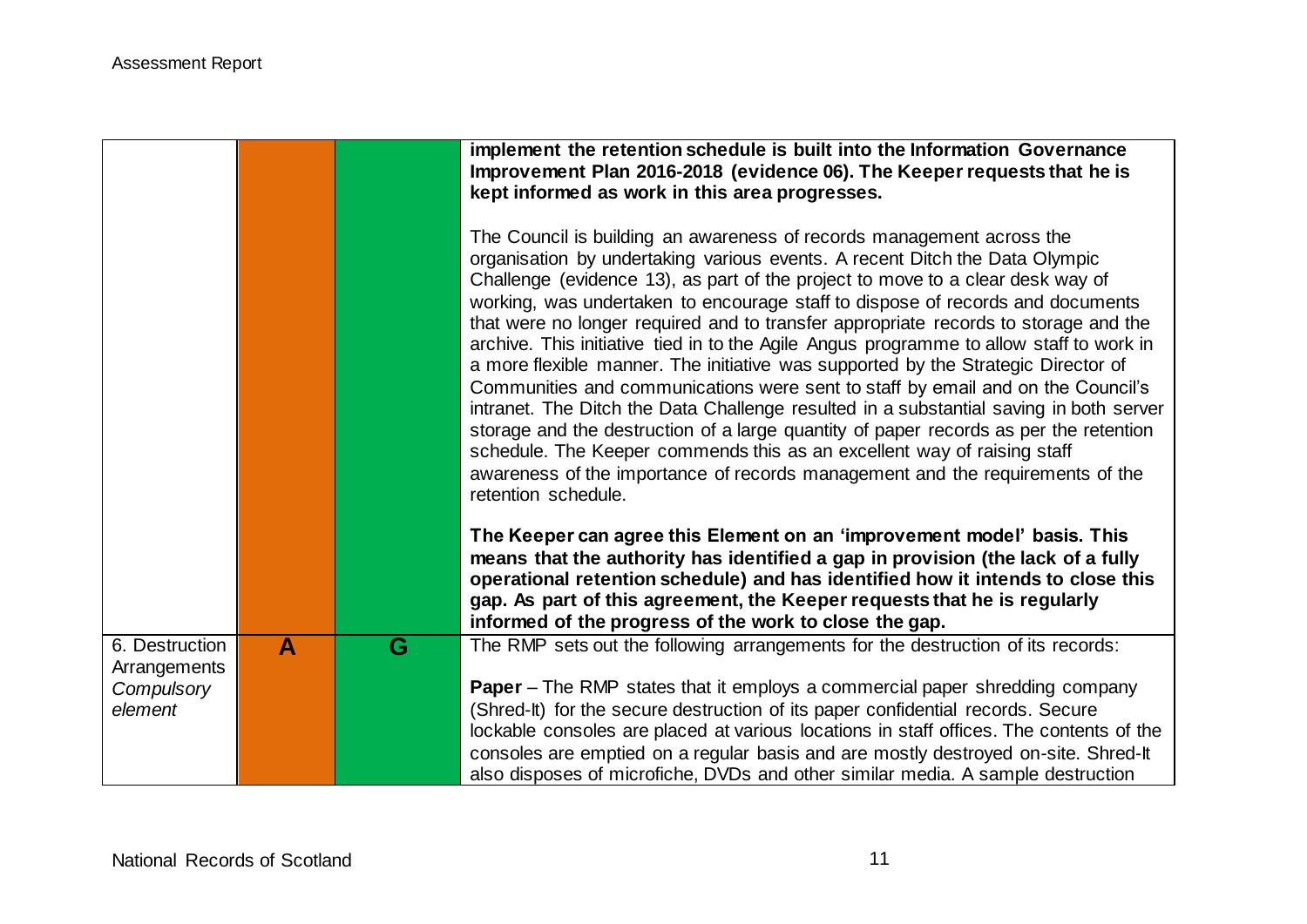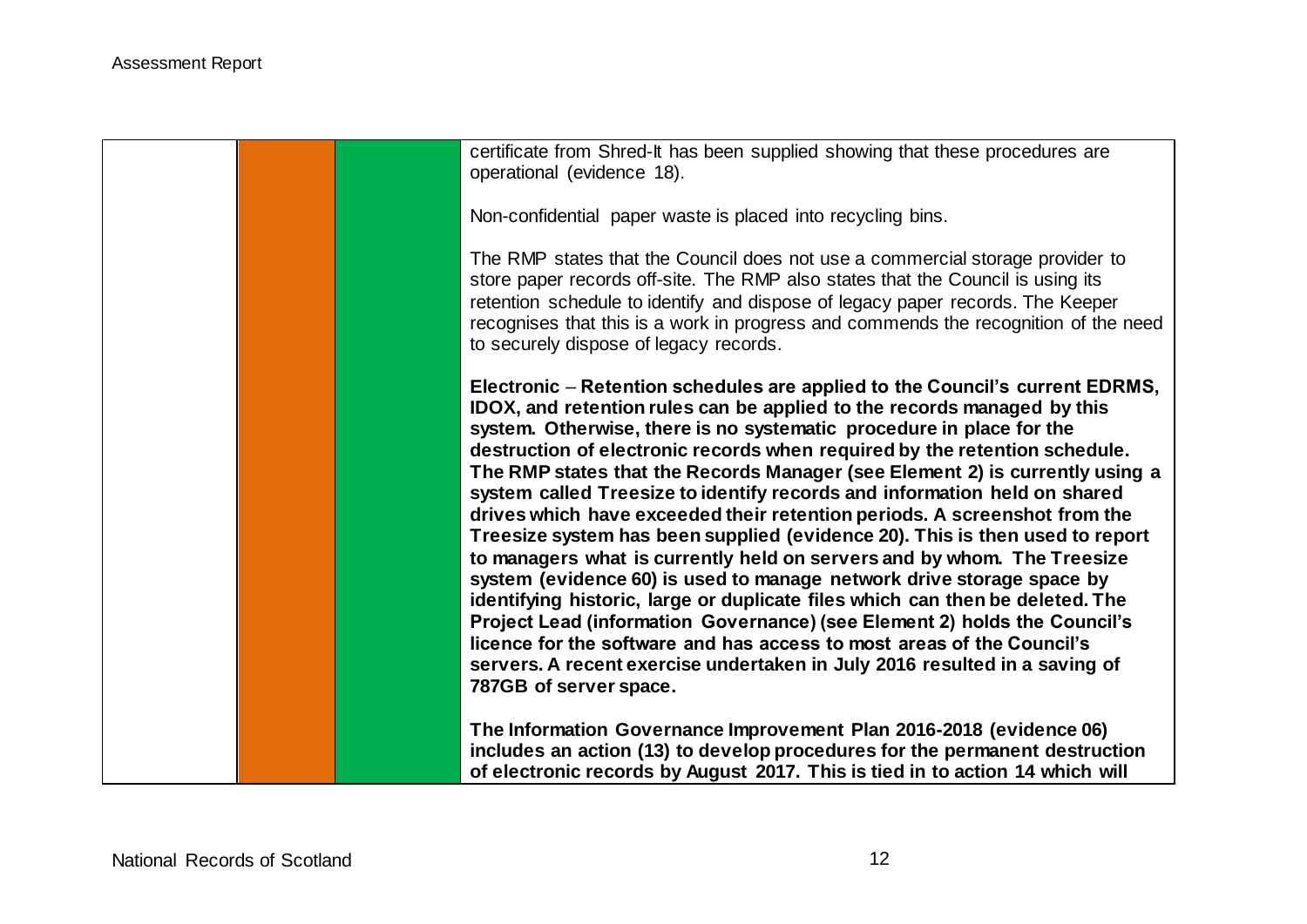|                              |   |   | provide an audit trail of destroyed records. The Information Governance<br>Improvement Plan also contains an action (15) to use 'Treesize to improve<br>compliance with retention periods and disposal - associated with electronic<br>documents'.                                                                                                                                                                                                                                                                                                                                                                           |
|------------------------------|---|---|------------------------------------------------------------------------------------------------------------------------------------------------------------------------------------------------------------------------------------------------------------------------------------------------------------------------------------------------------------------------------------------------------------------------------------------------------------------------------------------------------------------------------------------------------------------------------------------------------------------------------|
|                              |   |   | <b>Hardware</b> – The RMP states that all obsolete hardware, including hard drives, is<br>cleansed and disposed of by a commercial provider (Computer Recycling Services<br>Ltd). The contractual details of this arrangement have been provided (evidence 19).                                                                                                                                                                                                                                                                                                                                                              |
|                              |   |   | <b>Back-ups</b> – The RMP states that the Council's data and systems are automatically<br>and incrementally backed up nightly using the CommVault backup tool. Back-ups<br>are retained for 35 days before being overwritten.                                                                                                                                                                                                                                                                                                                                                                                                |
|                              |   |   | The Council has produced a Records Retention and Disposal Guidance document<br>(evidence 17) which provides staff with advice on how to practically destroy records<br>at the end of their retention periods. Staff are required to complete an Authorisation<br>for Records Destruction Form (evidence 15) prior to destroying records. A sample<br>completed form from Legal Services has been provided (evidence 16) showing that<br>a record is maintained of records which have been destroyed. This Guidance<br>document and the retention schedules are available to staff on the Councils intranet<br>(evidence 05). |
|                              |   |   | The Keeper can agree this Element on an 'improvement model' basis. This<br>means that the authority has identified a gap in provision (the destruction of<br>electronic records held out-with the IDOX system) and has evidenced a<br>commitment to close this gap. This agreement is conditional on the basis that<br>the Keeper is kept regularly informed of the progress of work as it moves<br>forward.                                                                                                                                                                                                                 |
| 7. Archiving<br>and Transfer | G | G | The Council has its own in-house archive service based in the vicinity of Restenneth<br>Priory. A link to the Archive Service's section of the ANGUSalive website has been                                                                                                                                                                                                                                                                                                                                                                                                                                                   |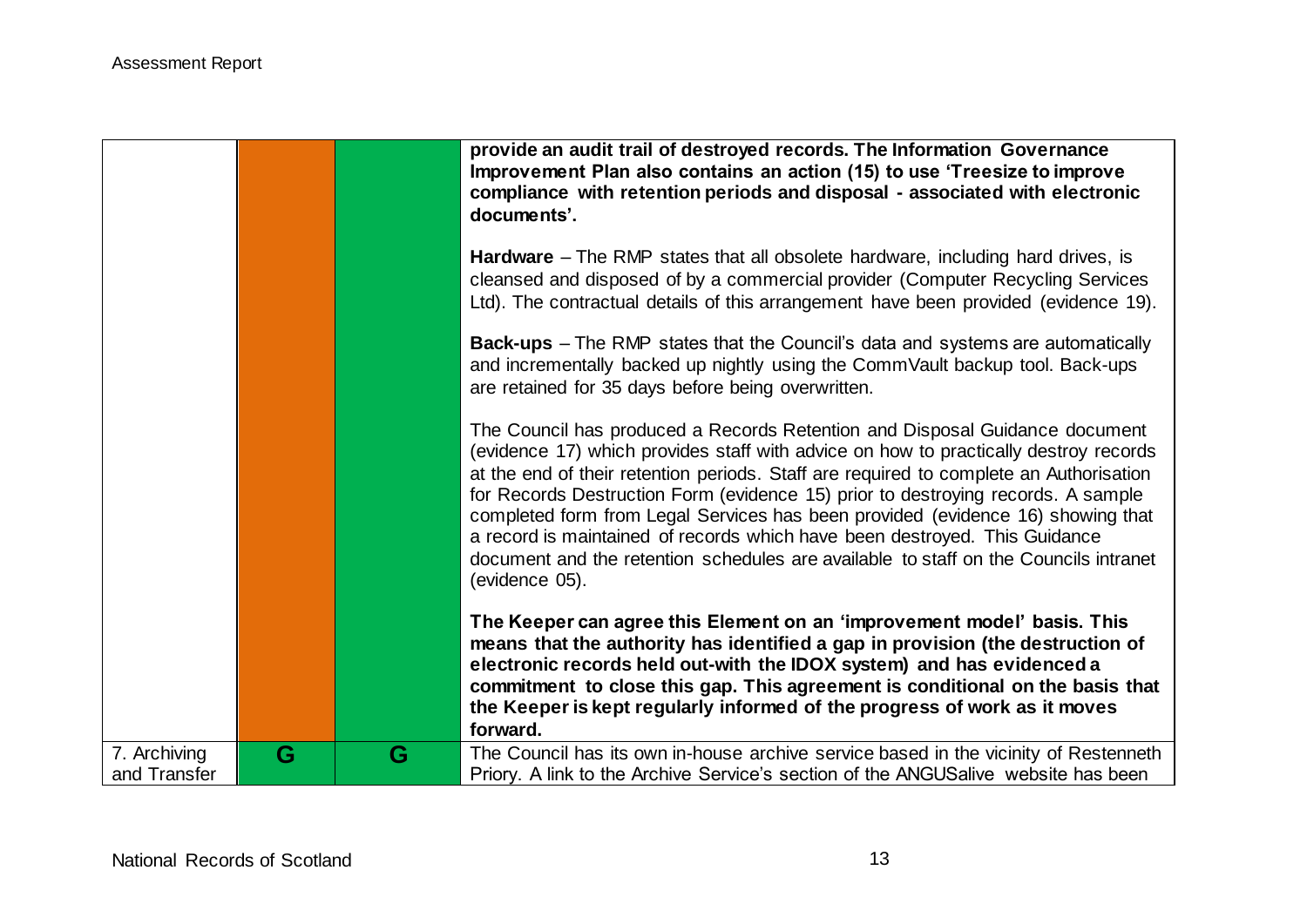| Compulsory<br>element                                      |                         |   | provided. The Keeper agrees that Angus Archives is an appropriate place for<br>depositing Council records identified as having enduring value.                                                                                                                                                                                                                                                                                                                                                                                                                                                                                           |
|------------------------------------------------------------|-------------------------|---|------------------------------------------------------------------------------------------------------------------------------------------------------------------------------------------------------------------------------------------------------------------------------------------------------------------------------------------------------------------------------------------------------------------------------------------------------------------------------------------------------------------------------------------------------------------------------------------------------------------------------------------|
|                                                            |                         |   | The RMP states that there are procedures in place to transfer appropriate records to<br>the archive service. Council staff are required to fill out a Transfer to Archives Form<br>(evidence 21) which accompanies records when they are transferred. The archive<br>records receipt of the transfer in the day book and the records are then catalogued<br>onto the CALM cataloguing system. Samples of the catalogue have been submitted<br>showing that the records of the Council (evidence 22) and its predecessor body<br>Angus District Council (evidence 23) have been catalogued and are available to<br>potential researchers. |
|                                                            |                         |   | The RMP also states that the Senior Archivist is informed of occasions when<br>storage areas and office space is cleared out in order to identify records of potential<br>historical interest which can then be transferred to the archive service.                                                                                                                                                                                                                                                                                                                                                                                      |
|                                                            |                         |   | The Future Developments section of this Element indicates that Angus Archive's<br>collections care and conservation plan is currently in draft. The Keeper would be<br>interested in seeing a copy of this document once it has been finalised.                                                                                                                                                                                                                                                                                                                                                                                          |
|                                                            |                         |   | The Keeper agrees that the Council has identified an appropriate archive and has<br>procedures in place to transfer records identified for permanent preservation to the<br>archive.                                                                                                                                                                                                                                                                                                                                                                                                                                                     |
| 8. Information<br><b>Security</b><br>Compulsory<br>element | $\overline{\mathbf{G}}$ | G | The Council has submitted its Information Security Policy (evidence 24). This<br>outlines the Council's 10 principles of information security, such as protecting<br>information to comply with legislation and Council policies, the allocation of<br>responsibility for managing information assets to Information Asset Owners and the<br>provision of training to staff. The Policy is available to staff on the Council's intranet<br>(evidence 05) showing that staff have access to it and therefore are aware of their<br>responsibilities. The Policy is supported by a number of other policies and                            |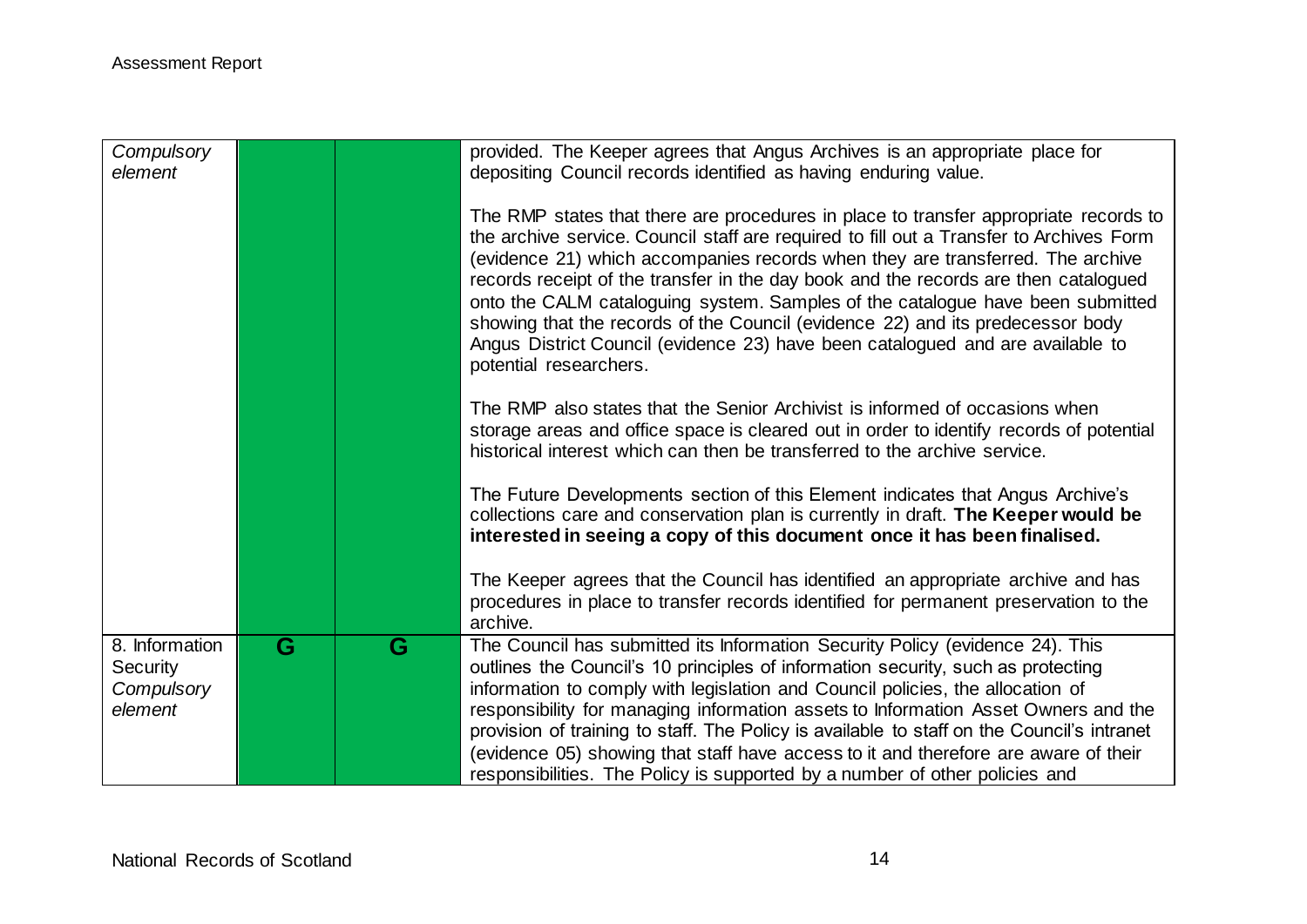|  | procedures, such as an Email and Internet Policy, a Mobile Phone Policy and<br>Guidance, an IT Security Policy and a Password Policy. These are available to staff<br>on the Information Technology section of the Council's intranet and a screenshot<br>has been supplied showing this (evidence 25).                                                                                                                                                                                                                                                                                                                                                                                    |
|--|--------------------------------------------------------------------------------------------------------------------------------------------------------------------------------------------------------------------------------------------------------------------------------------------------------------------------------------------------------------------------------------------------------------------------------------------------------------------------------------------------------------------------------------------------------------------------------------------------------------------------------------------------------------------------------------------|
|  | The RMP states that paper records are stored in offices in filing cabinets, filing<br>rooms, mobile racking and tambour cabinets. Some central file stores have a<br>tracking system in place to evidence who has accessed paper files. A sample form<br>tracking the movement of files from these stores has been provided (evidence 26).                                                                                                                                                                                                                                                                                                                                                 |
|  | The Council has also submitted its Physical Files Policy (evidence 54). This outlines<br>the Council's approach to maintaining the security of paper records, both in and out<br>of the office environment. The Policy states that directorates must operate a clear<br>desk policy which ensures that paper files are locked away when not in use.                                                                                                                                                                                                                                                                                                                                        |
|  | The Council has submitted its IT Security Policy (evidence 62) which details the<br>procedures in place to protect the Council's information and systems. Section 25.4<br>of the Council's Financial regulations, which are available on their website,<br>highlights the responsibilities for ensuring information security within the Council.<br>Also provided as evidence is the Public Services Network (PSN) compliance<br>certificate (evidence 58) which shows that the Council meets the security<br>requirements for connection to the PSN. This requires encryption to be in place<br>wherever personal information is stored and all mobile devices must also be<br>encrypted. |
|  | New staff inducted into the Council are required to complete e-learning modules on<br>Data Protection and Handling Information Correctly and on Information Governance.<br>A screenshot has been supplied showing how these are made available to staff<br>(evidence 28). Refresher courses in these topics are required to be carried out<br>every two years.                                                                                                                                                                                                                                                                                                                             |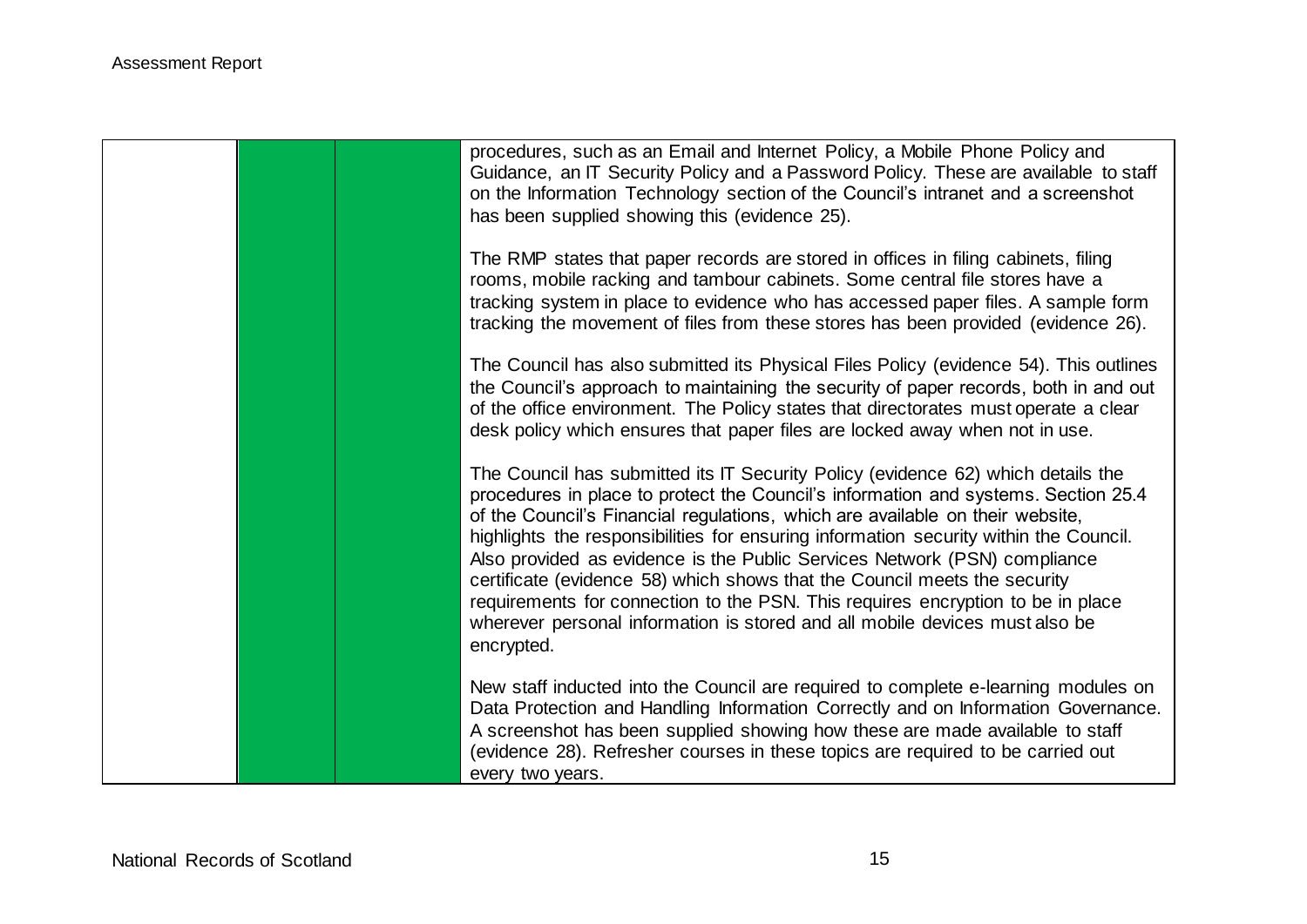|                       |   |   | The Information Governance Steering Group is responsible for reviewing<br>Information Security on an on-going basis, but internal auditors have also been<br>involved in 2015-2016 in reviewing the Council's provisions. Audits of Information<br>Governance Data Security in the Children and Learning Directorate and IT Security<br>were carried out. The final reports of the internal auditors have been supplied<br>(evidence 29 and 30) showing a number of recommendations to improve<br>compliance in these areas. The Keeper commends the use of internal auditors for<br>monitoring levels of provision and reporting recommendations through the<br>appropriate governance structures.                                                                                                                       |
|-----------------------|---|---|---------------------------------------------------------------------------------------------------------------------------------------------------------------------------------------------------------------------------------------------------------------------------------------------------------------------------------------------------------------------------------------------------------------------------------------------------------------------------------------------------------------------------------------------------------------------------------------------------------------------------------------------------------------------------------------------------------------------------------------------------------------------------------------------------------------------------|
|                       |   |   | The Future Developments section of this Element states that the Financial<br>regulations are currently being reviewed. The Keeper requests that he is<br>informed when this taken place and is provided with a revised version or a<br>link to the appropriate area of the Council's website. It also states that the<br>Information Security Policy and the IT Security Policy will be merged into a<br>single Information Security Policy. Additionally, the RMP states that the<br>Information Security Users Guidelines (evidence 63) will also be updated to<br>reflect the changes to the password policy (evidence 61). The Keeper requests<br>that he is sent the amended copies of these documents when they become<br>operational.<br>The Keeper agrees that the Council has procedures in place to protect the |
| 9. Data<br>Protection | G | G | information and records that it creates and manages.<br>The Council is registered as a Data Controller with the Information Commissioner's<br>Office (registration number: Z4842744). This registration includes reference to<br>Licensing and Regulatory Activities which covers records created and managed by<br>the Licensing Board.<br>The Council has a range of guidance and procedures in place to ensure compliance                                                                                                                                                                                                                                                                                                                                                                                              |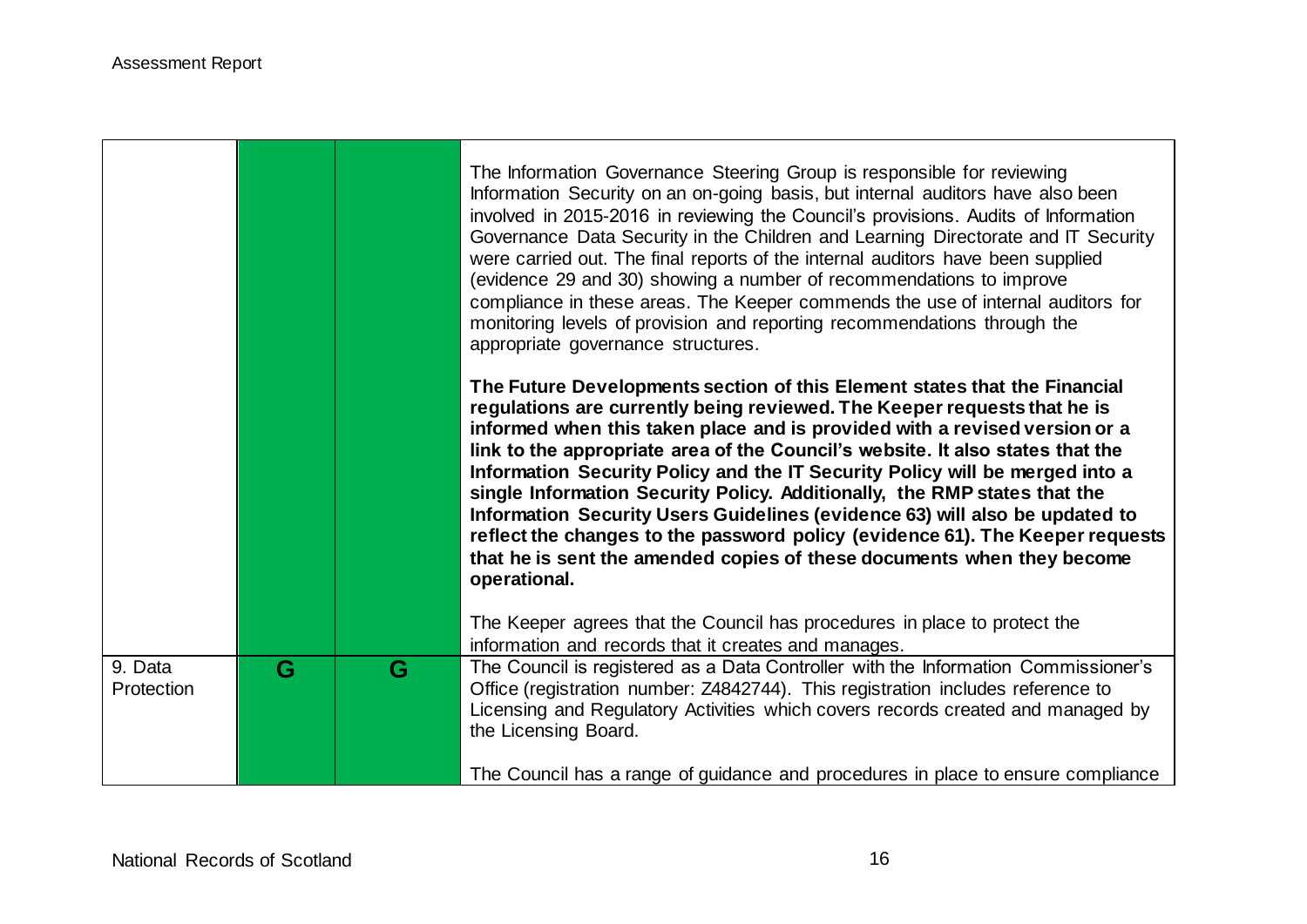|                            |   |   | with the Data Protection Act 1998. These are available to staff on the Council's<br>intranet and a screenshot of the Data Protection section of the intranet has been<br>submitted (evidence 31). This includes a document providing staff with guidance on<br>dealing with Subject Access Requests.<br>The Council has also submitted a document entitled 'The Data Protection Act 1998: |
|----------------------------|---|---|-------------------------------------------------------------------------------------------------------------------------------------------------------------------------------------------------------------------------------------------------------------------------------------------------------------------------------------------------------------------------------------------|
|                            |   |   | An Overview for Employees' (evidence 55). This provides staff with a general<br>outlook on the Council's obligations under the Act. A more detailed leaflet for<br>employees has also been submitted (evidence 56)                                                                                                                                                                        |
|                            |   |   | The Council has published its procedures governing access to information on its<br>website. The Keeper commends this outward-facing approach.                                                                                                                                                                                                                                             |
|                            |   |   | New staff inducted into the Council are required to complete e-learning modules on<br>Data Protection and Handling Information Correctly and on Information Governance.<br>A screenshot has been supplied showing how these are made available to staff<br>(evidence 28). Refresher courses in these topics need to be carried out every two<br>years.                                    |
|                            |   |   | The RMP commits the Council to reviewing the training needs of its staff to ensure<br>that training remains fit for purpose. This will be monitored by the Data Protection<br>and Freedom of Information Working Group, which is also responsible for ensuring<br>relevant policies and the registration with the Information Commissioner's Office are<br>kept up-to-date.               |
|                            |   |   | The Keeper agrees that the Council is aware of its obligations under the Data<br>Protection Act 1998 and that staff are provided with relevant training and guidance<br>to be able to meet these obligations.                                                                                                                                                                             |
| 10. Business<br>Continuity | A | G | The RMP states that there a number of Business Continuity Plans (BCPs) in place<br>which are managed and maintained by business continuity co-ordinators in each                                                                                                                                                                                                                          |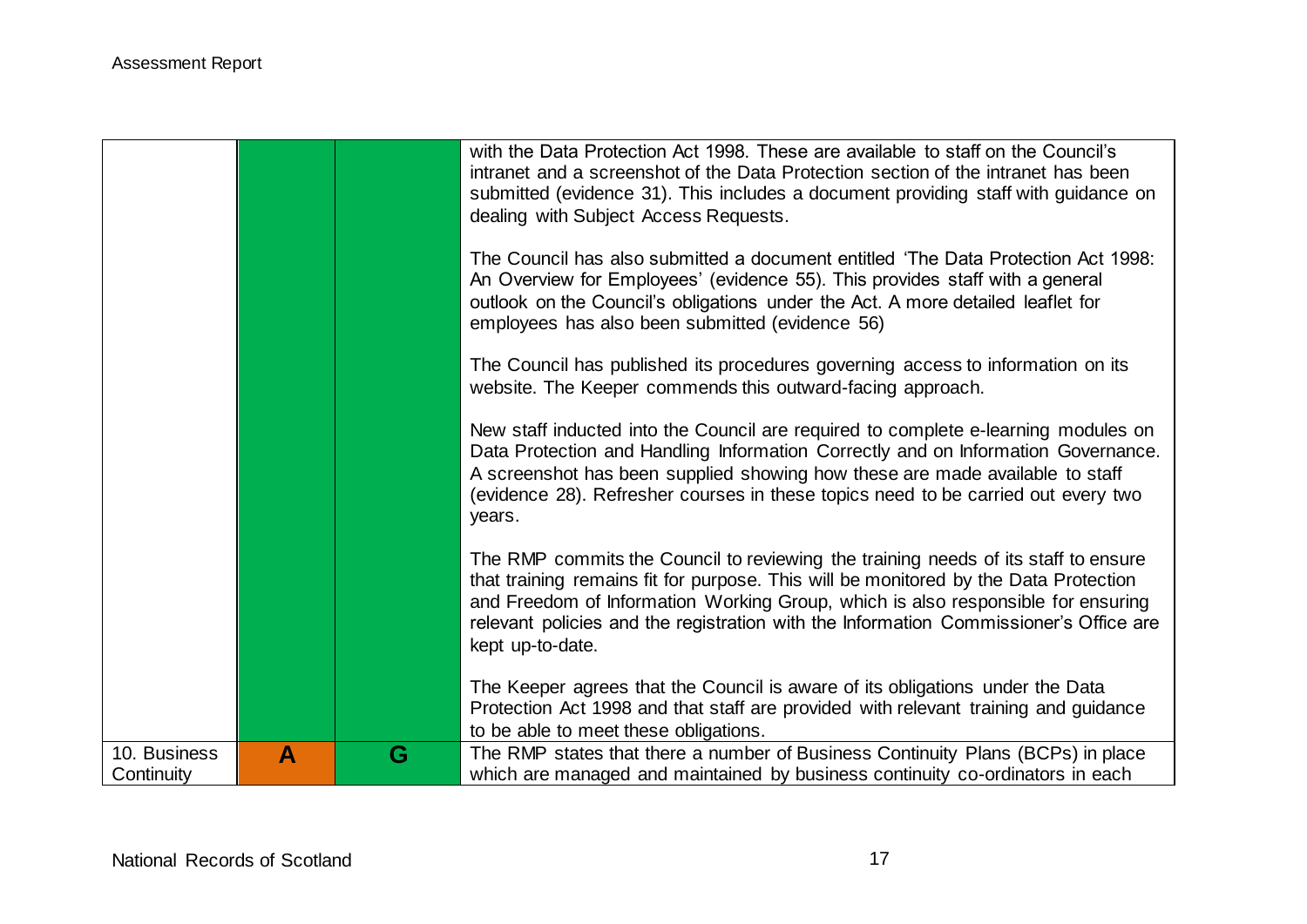| and Vital<br>Records |  | service and that these BCPs are regulated by an overarching Council-wide business<br>continuity action plan, which is overseen by the Council's Resilience Manager. The<br>Council have supplied a copy of the Corporate Business Continuity Action Plan<br>(evidence 57). This details the business continuity work which is planned to take<br>place in 2016/2017, and identifies those responsible for the actions and anticipated<br>timescales.                                                                                                                               |
|----------------------|--|------------------------------------------------------------------------------------------------------------------------------------------------------------------------------------------------------------------------------------------------------------------------------------------------------------------------------------------------------------------------------------------------------------------------------------------------------------------------------------------------------------------------------------------------------------------------------------|
|                      |  | The RMP goes on to state that BCPs are created using an agreed template to<br>ensure consistency of approach and these are then tested against the requirements<br>of ISO 22301. Once a BCP has been developed it is then tested and exercises are<br>run to ensure staff are familiar with it. Further testing takes place over a three year<br>cycle. Sample BCPs for Technical and Property Services and Schools have been<br>provided (evidence 36 and 37) showing how these business areas respond to and<br>recover from an incident which interrupts their normal business. |
|                      |  | The RMP states that business continuity can form part of the Council's internal<br>auditors' work programme. A report for the audit of business continuity planning<br>which took place in the reporting year 2015-2016 has been supplied (evidence 35)<br>showing that arrangements are regularly reviewed.                                                                                                                                                                                                                                                                       |
|                      |  | Submitted are the Council's BCP Risk Management Guidance, Risk Management<br>Guidance and Risk Management Strategy (evidence 32-34). These are used by the<br>Council to identify potential risks and identify methods to mitigate these and are<br>linked to the business continuity planning process.                                                                                                                                                                                                                                                                            |
|                      |  | The work to identify business critical records is built in to the project to<br>develop a corporate BCS and IARs (see Element 4). The Keeper requests that<br>he is kept informed of the progress of the work to identify vital records and<br>put in place measures to ensure these are available in the event of a disaster.                                                                                                                                                                                                                                                     |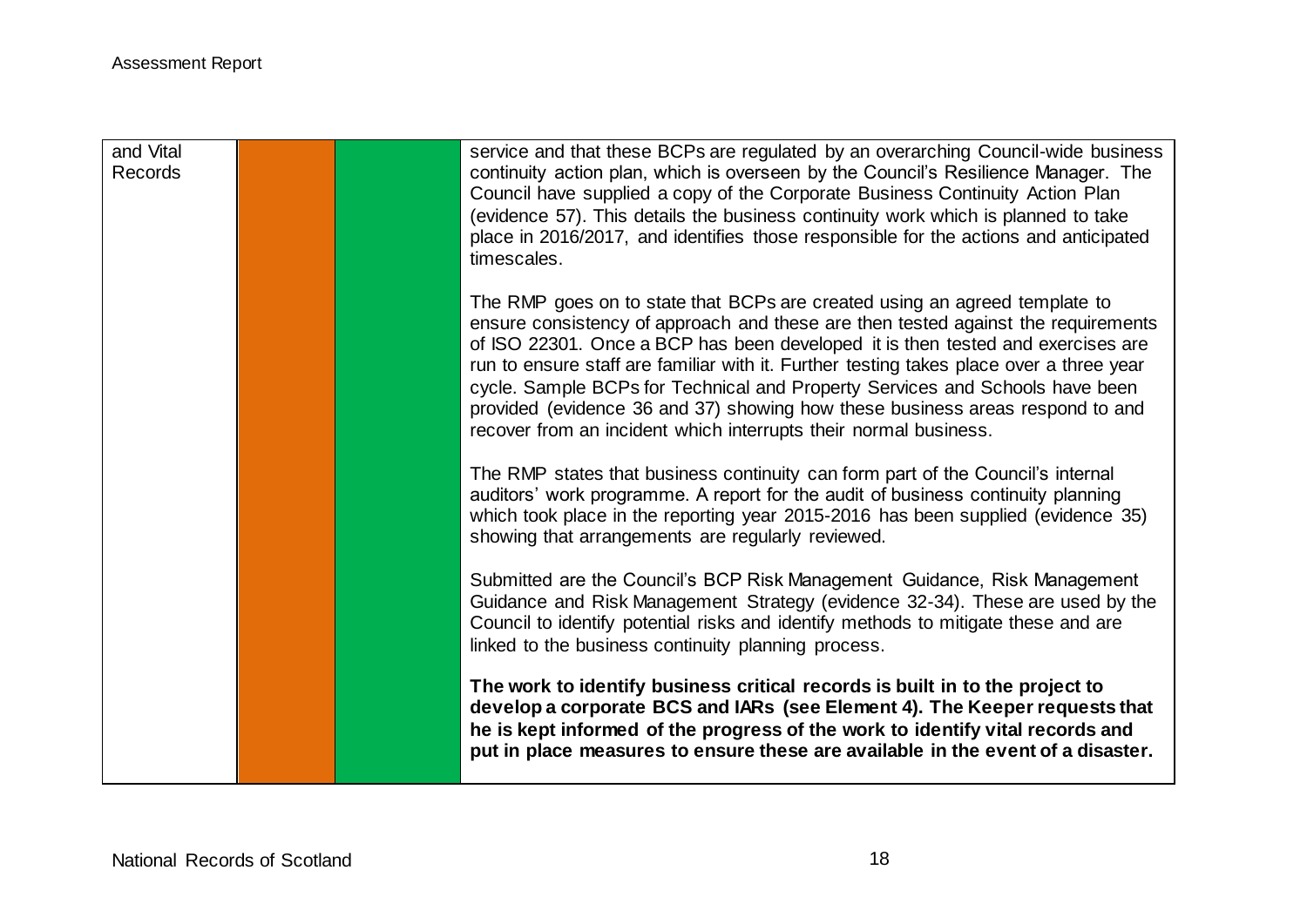|                 |   |   | The Keeper can agree this Element on an 'improvement model' basis. This<br>means that the authority has identified a gap in provision (the identification<br>and protection of vital records) and has outlined how it intends to close this<br>gap. As part of this agreement the Keeper requests that he is kept informed of<br>the progress of this work.                                                                                                                                                                                                                                                                                                                                                                          |
|-----------------|---|---|--------------------------------------------------------------------------------------------------------------------------------------------------------------------------------------------------------------------------------------------------------------------------------------------------------------------------------------------------------------------------------------------------------------------------------------------------------------------------------------------------------------------------------------------------------------------------------------------------------------------------------------------------------------------------------------------------------------------------------------|
| 11. Audit trail | A | G | The RMP states that the Council uses a number of systems to manage its records,<br>including the IDOX EDRMS, SharePoint and Civica. Screenshots of the audit trail<br>capabilities of these systems have been provided (evidence 38, 39 and 59).<br>The 'Future Developments' section of this Element indicates that the Council<br>recognises that its shared drives currently have no audit trail functionality.<br>This will be remedied by the procurement of a corporate EDRMS. Action 14 of<br>the Information Governance Improvement Plan (evidence 06) contains a<br>commitment to ensure that audit trails will form part of the specification for<br>new systems. The use of metadata and Document Naming Conventions will |
|                 |   |   | form part of the Records Management training which is currently being<br>developed.                                                                                                                                                                                                                                                                                                                                                                                                                                                                                                                                                                                                                                                  |
|                 |   |   | Also submitted in evidence is the Physical Files Policy (evidence 54). This outlines<br>the Council's approach to maintaining the security of paper records, both in and out<br>of the office environment. The Policy states that directorates must operate a clear<br>desk policy which ensures that paper files are locked away when not in use.                                                                                                                                                                                                                                                                                                                                                                                   |
|                 |   |   | The RMP goes on to say that within its Legal Services business area there is a<br>check out card which staff are required to fill out when they remove and return files<br>(evidence 26).                                                                                                                                                                                                                                                                                                                                                                                                                                                                                                                                            |
|                 |   |   | There are also procedures in place to ensure that access to and movement of Pupil<br>Progress Reports is properly managed. The Pupil Transfer File Guidance document<br>(evidence 40) provides guidance on controlling access to these records and the                                                                                                                                                                                                                                                                                                                                                                                                                                                                               |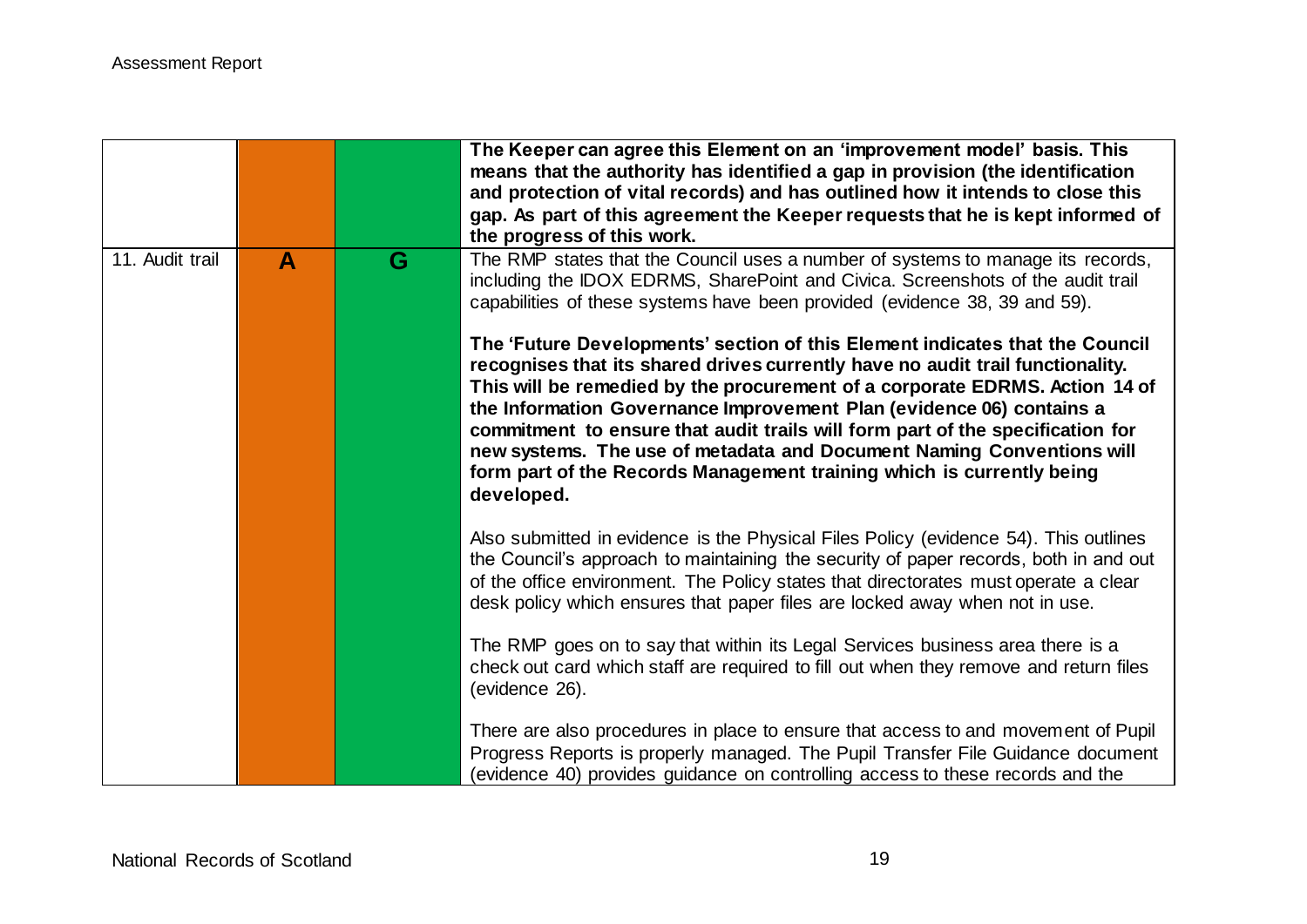|                                                                      |   |   | measures to be taken when transferring these records between schools or to the<br>Council<br>The Keeper agrees this Element on an 'improvement model' basis. This means<br>that the authority has identified a gap in provision (the availability of audit trail<br>functionality for records created and managed in a shared drive environment)<br>and has evidenced a commitment to closing this gap. As part of this<br>agreement the Keeper requests that he is kept informed of the progress of<br>work to close this gap.                                                                                                                                                                                                                                                                                                                                                                                                                                                                                                                                                                                                                                                                                                                                                                                                                        |
|----------------------------------------------------------------------|---|---|--------------------------------------------------------------------------------------------------------------------------------------------------------------------------------------------------------------------------------------------------------------------------------------------------------------------------------------------------------------------------------------------------------------------------------------------------------------------------------------------------------------------------------------------------------------------------------------------------------------------------------------------------------------------------------------------------------------------------------------------------------------------------------------------------------------------------------------------------------------------------------------------------------------------------------------------------------------------------------------------------------------------------------------------------------------------------------------------------------------------------------------------------------------------------------------------------------------------------------------------------------------------------------------------------------------------------------------------------------|
| 12.<br>Competency<br>Framework<br>for records<br>management<br>staff | G | G | The RMP sets out the Council's approach to records management which recognises<br>that it is distinct from general office based duties and the importance of following<br>records management best practice principles.<br>Submitted as evidence is the Records Manager's (see Element 2) Job Profile<br>(evidence 04). This shows a responsibility for developing and implementing<br>information governance and records management systems in the Council. A list of<br>the records management training undertaken by the Records Manager has also<br>been submitted (evidence 41). This includes a formal qualification in Information<br>Management as well as attendance at a number of training events. The Keeper<br>commends the Council for supporting the Continuing Professional Development of<br>the Records Manager.<br>New staff inducted into the Council are required to complete e-learning modules on<br>Data Protection and Handling Information Correctly and on Information Governance.<br>A screenshot has been supplied showing how these are made available to staff<br>(evidence 28). Refresher courses in these topics need to be carried out every two<br>years.<br>The Council is also developing a specific e-learning module on records<br>management and this forms part of the Information Governance Improvement Plan |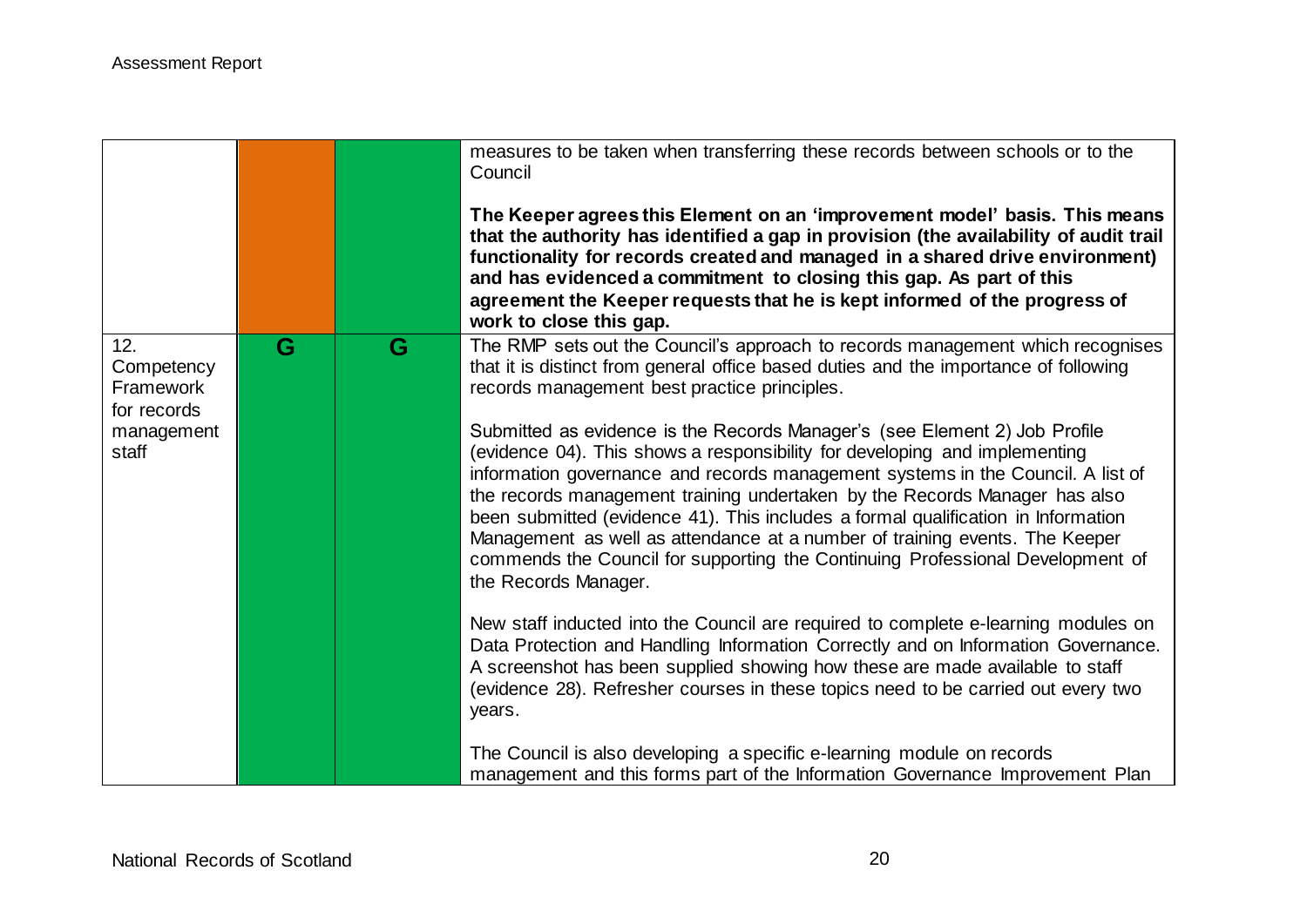|                                 |              |   | 2016-2018 (evidence 06). The Keeper commends this commitment to ensuring<br>staff have the necessary skills to carry out their records management<br>responsibilities and would be interested to see a sample of this training once<br>it has been developed and implemented.<br>The Keeper agrees that the Council recognises the importance of records<br>management and is committed to ensuring staff have relevant access to training<br>opportunities.                                                                                                                                                                                                                                                                                                                                                                                                                                                                                                    |
|---------------------------------|--------------|---|-----------------------------------------------------------------------------------------------------------------------------------------------------------------------------------------------------------------------------------------------------------------------------------------------------------------------------------------------------------------------------------------------------------------------------------------------------------------------------------------------------------------------------------------------------------------------------------------------------------------------------------------------------------------------------------------------------------------------------------------------------------------------------------------------------------------------------------------------------------------------------------------------------------------------------------------------------------------|
| 13.<br>Assessment<br>and Review | $\mathbf{A}$ | G | The RMP states that the Information Governance Steering Group, chaired by the<br>Chief Information Governance Officer (see Element 1), is responsible for annually<br>reviewing the RMP and the Information Governance Improvement Plan 2016-2018.<br>The Steering Group in turn reports to the Council Management Team. The<br>Improvement Plan itself (evidence 06) also requires the Council to review<br>information governance and records management policies on a regular basis<br>(Action 9).                                                                                                                                                                                                                                                                                                                                                                                                                                                           |
|                                 |              |   | The RMP indicates that a compliance framework is being developed by the<br>Records Manager and audit colleagues. Audits into Information Governance<br>Data Security in the Children and Learning Directorate and IT Security have<br>been carried out recently. The final reports of the internal auditors have been<br>supplied (evidence 29 and 30) showing a number of recommendations to<br>improve compliance in these areas. A link to the Council's Annual Internal<br>Audit Plan for 2016-2017, which is available on its website, has also been<br>provided showing that information management and governance appears on<br>the work programme for the internal auditors. The Keeper commends the use<br>of internal auditors for monitoring levels of provision and reporting<br>recommendations through the appropriate governance structures and<br>requests that he is kept informed as work to develop a compliance<br>mechanism moves forward. |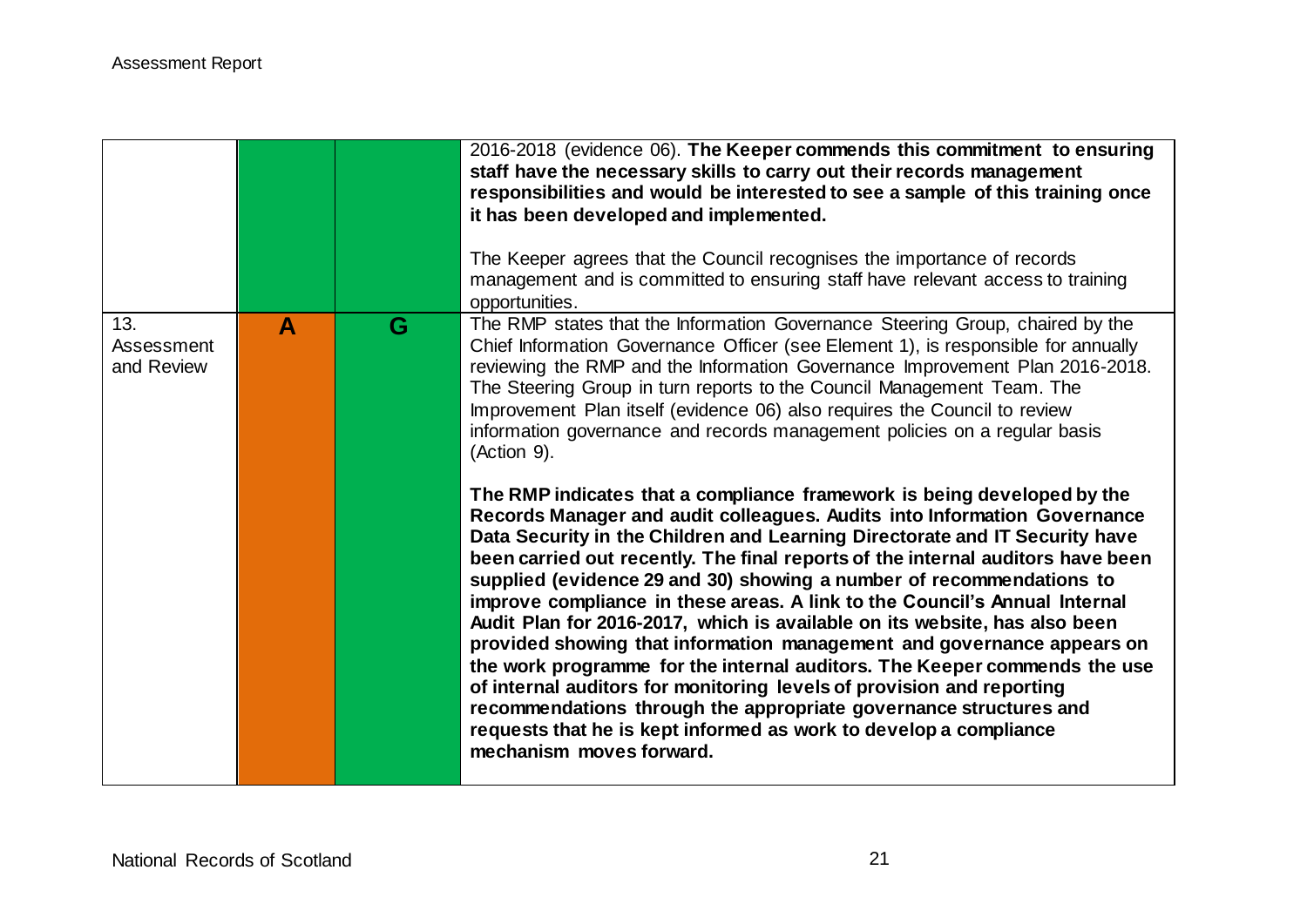|                                  |   |   | The RMP also states that the Council has access to the Archives and Records<br>Management Services (ARMS) self-assessment tool produced by the Scottish<br>Council on Archives. The Council has submitted details of its registration to use the<br>ARMS toolkit (evidence 43). The Keeper has endorsed the use of the ARMS<br>mechanism as an appropriate method of measuring compliance with its records<br>management requirements.<br>The Keeper can agree this Element on an 'improvement model' basis. This<br>means that the authority has identified a gap in provision (the lack of a<br>Council-wide method for ensuring that the RMP is assessed and reviewed to |
|----------------------------------|---|---|-----------------------------------------------------------------------------------------------------------------------------------------------------------------------------------------------------------------------------------------------------------------------------------------------------------------------------------------------------------------------------------------------------------------------------------------------------------------------------------------------------------------------------------------------------------------------------------------------------------------------------------------------------------------------------|
|                                  |   |   | ensure that it remains current) and has identified how it intends to close this<br>gap. As part of his agreement, the Keeper requests that he is kept informed as<br>this work progresses.                                                                                                                                                                                                                                                                                                                                                                                                                                                                                  |
| 14. Shared<br><b>Information</b> | G | G | As part of the Joint Future Initiative the Council has developed a two tiered<br>approach to sharing information-an over-arching General Information Sharing<br>Protocol which is supported by Individual Protocols. Parties to the General Protocol<br>include the Council, Dundee City Council, Perth and Kinross Council and NHS<br>Tayside. A sample Information Sharing Protocol (ISP) between the Council and<br>Tayside Police (evidence 50) has been submitted as evidence as well as a form for<br>requesting information from the Council (evidence 49).                                                                                                          |
|                                  |   |   | The Council is also developing an ISP to govern the sharing of information as a<br>partner to Health and Social Care Integration in the Angus and Tayside area<br>(evidence 44). Records management is clearly considered as part of the<br>arrangements.                                                                                                                                                                                                                                                                                                                                                                                                                   |
|                                  |   |   | The RMP outlines the Council's intention to develop a database which will act as a<br>register of all ISPs into which the Council has entered. This is built in to the<br>Information Governance Improvement Plan 2016-2018 (evidence 06). The Keeper<br>commends this approach.                                                                                                                                                                                                                                                                                                                                                                                            |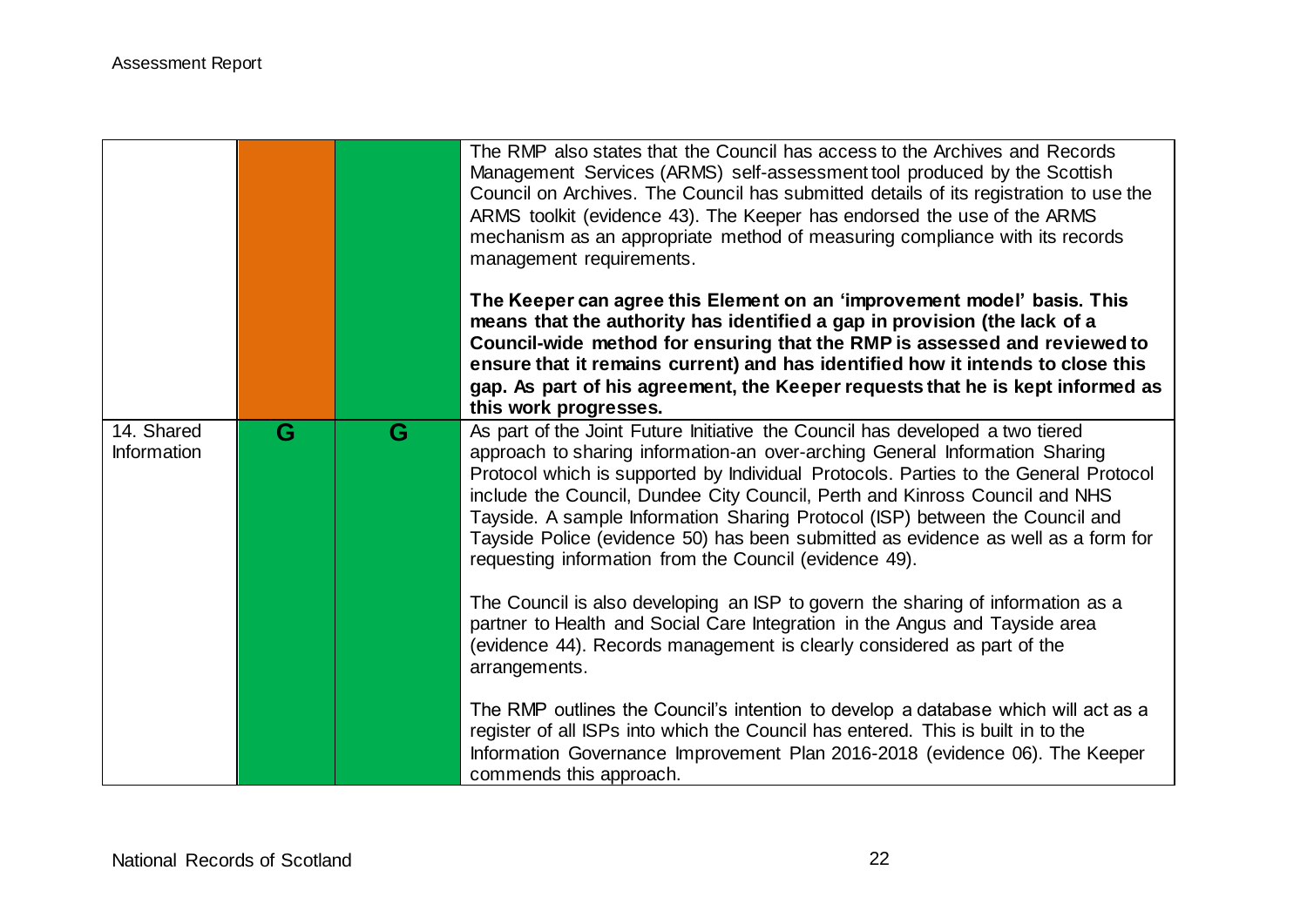|  | Also submitted is a range of guidance governing the sharing of and access to<br>records containing personal information. This includes Employee Request to view<br>Personal Information (evidence 45), Councillors Request to Access Personal Files<br>(evidence 46) and Social Work Access to Records (evidence 51). |
|--|-----------------------------------------------------------------------------------------------------------------------------------------------------------------------------------------------------------------------------------------------------------------------------------------------------------------------|
|  | The Keeper agrees that the Council has procedures in place to share information<br>internally and with other bodies securely and with regard to information governance.                                                                                                                                               |

## **6. Keeper's Summary**

Elements 1-14 that the Keeper considers should be in a public authority records management plan have been properly considered by Angus Council and Licensing Board. Policies and governance structures are in place to implement the actions required by the plan.

# **7. Keeper's Determination**

Based on the assessment process detailed above, the Keeper agrees the RMP of Angus Council and Licensing Board.

The Keeper recommends that Angus Council and Licensing Board should publish its agreed RMP as an example of good practice within the authority and the sector.